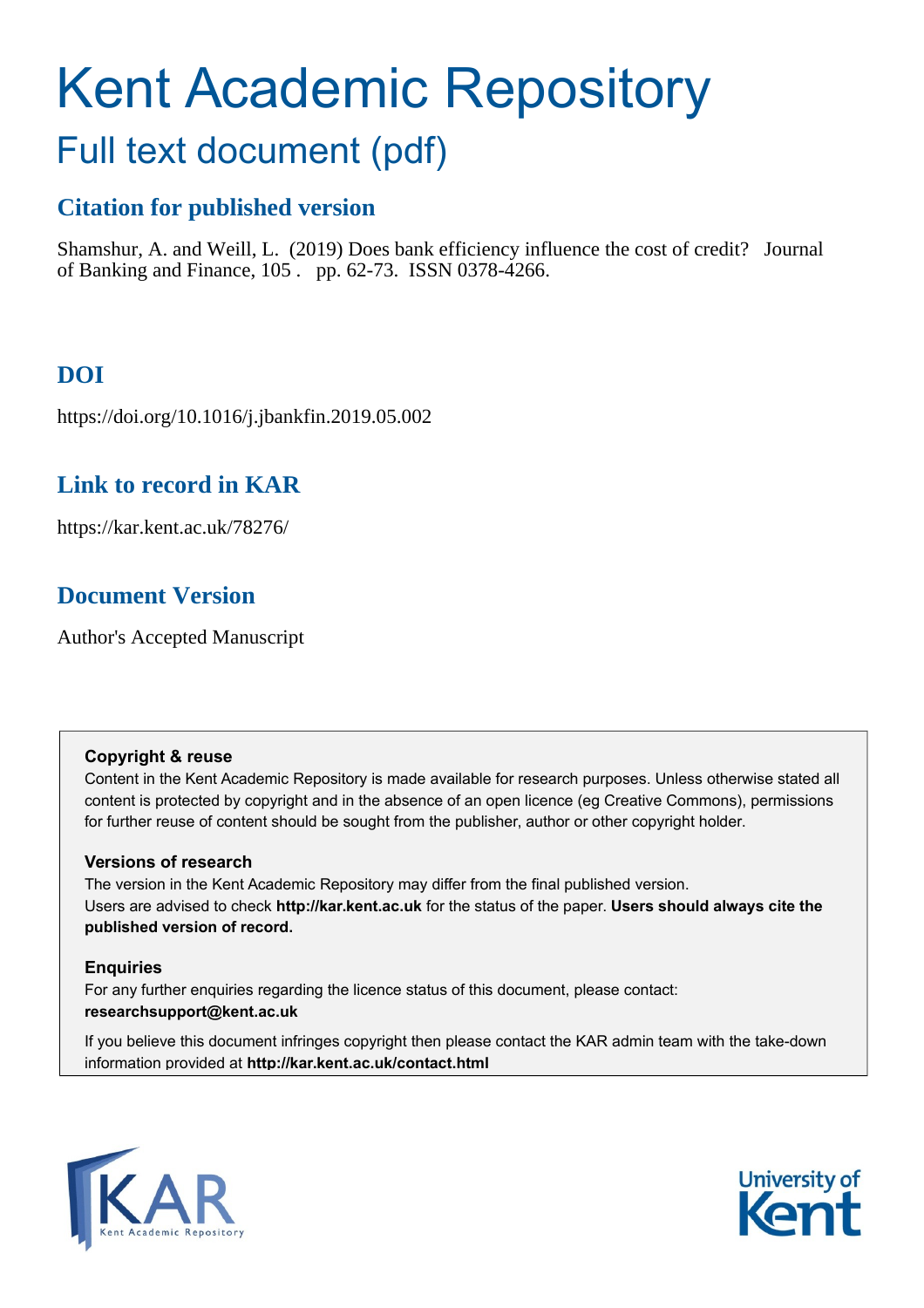#### **Does Bank Efficiency Influence the Cost of Credit?<sup>1</sup>**

**Anastasiya Shamshur<sup>+</sup>** University of East Anglia and CERGE-EI

**Laurent Weill\*** EM Strasbourg Business School, University of Strasbourg

#### **Abstract**

Using a large sample of firms from nine European countries, this study examines the relationship between bank efficiency and the cost of credit for borrowing firms. We hypothesize that bank efficiency – the ability of banks to operate at lower costs – is associated with lower loan rates and thus lower cost of credit. Combining firm-level and bank-level data, we find support for this prediction. The effect of bank efficiency on the cost of credit varies with firm and bank size. Bank efficiency reduces the cost of credit for SMEs, but does not exert a significant influence for either micro companies or large firms. Furthermore, the effect is driven by large banks, where improvements in bank efficiency tend to be strongly associated with lower cost of credit. We also find that lower bank competition facilitates the transmission of greater bank efficiency to lower cost of credit. Overall, our results indicate that measures that increase bank efficiency can foster access to credit.

**JEL Codes**: G21, L11. **Keywords**: bank efficiency, cost of credit.

<sup>&</sup>lt;sup>1</sup> The research was supported by GAČR grant No. 19-20771S. The usual disclaimers apply.

<sup>+</sup> Norwich Business School, University of East Anglia, Norwich Research Park, Norwich, Norfolk, NR4

<sup>7</sup>TJ; CERGE-EI, Charles University and the Academy of Sciences, Prague. Email: a.shamshur@uea.ac.uk \* Corresponding author. Institut d'Etudes Politiques, Université de Strasbourg, 47 avenue de la Forêt Noire,

<sup>67082</sup> Strasbourg Cedex. Phone: 33-3-68-85-81-38 Fax: 33-3-88-41-77-78 Email: laurent.weill@unistra.fr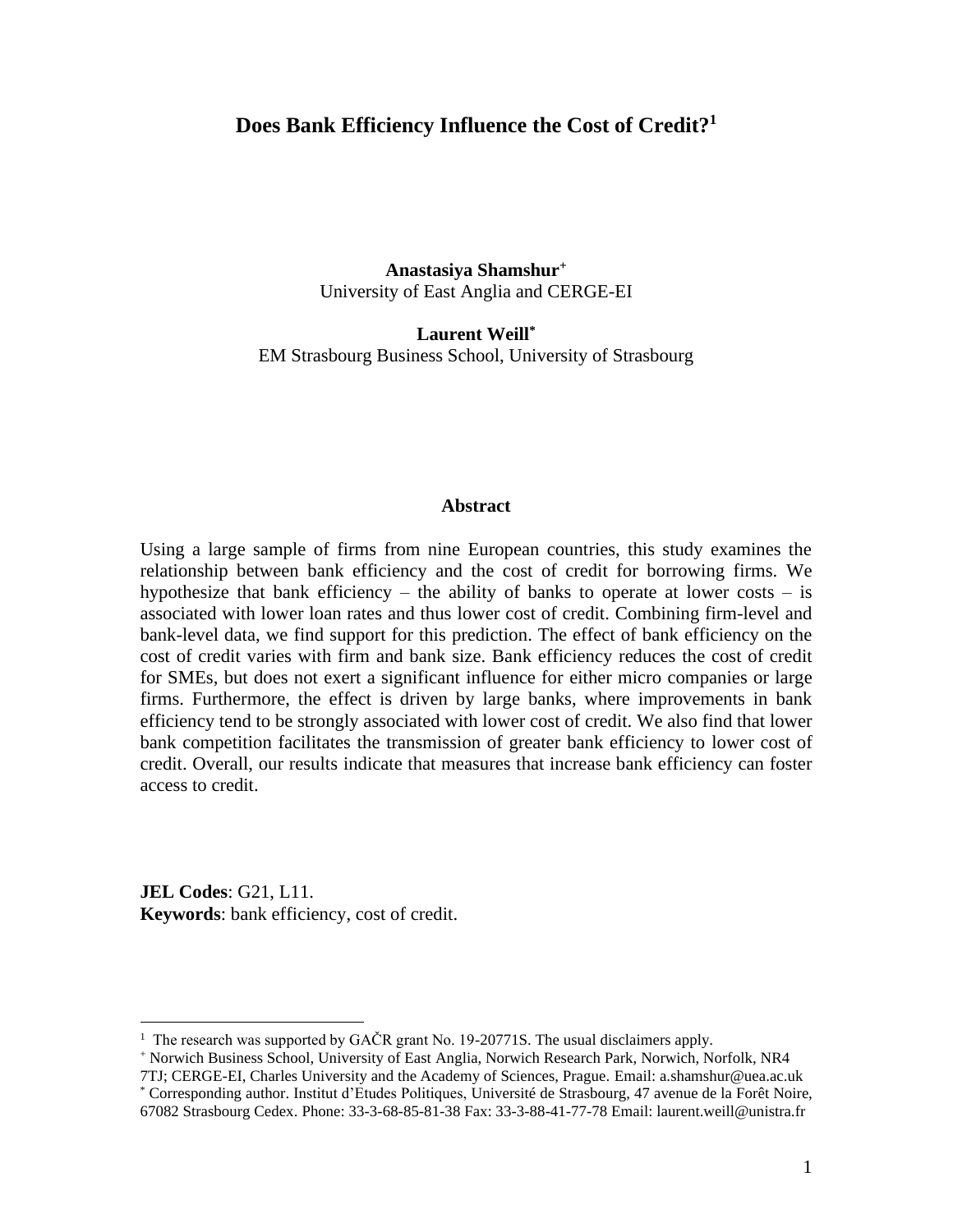#### **1. Introduction**

Cost efficiency of banks is a broad measure of bank performance that has frequently been utilized in empirical banking literature over the last two decades. It measures the ability of a bank to operate at lower cost by comparing its cost structure to that of a best-practice bank. A vast literature on bank efficiency has focused on measuring the level and determinants of bank efficiency around the world,<sup>2</sup> with the goal of improving the performance of financial institutions.<sup>3</sup>

Surprisingly, while the determinants of bank efficiency have been systematically explored, the consequences of bank efficiency have received much less attention. Exceptions are papers focusing on the impact of bank efficiency on financial stability (for example, Berger and DeYoung, 1997; Roman et al., 2016), economic growth (Lucchetti, Papi and Zazzaro, 2001; Hasan, Koetter and Wedow, 2009) and the transmission of monetary policy (Havranek, Irsova and Lesanovska, 2016). One important omission from this list is the effect of bank efficiency on the cost of credit. This omission is rather surprising, because economic theory naturally predicts that a greater ability of banks to operate at a lower marginal cost should be associated with lower "prices" – lower loan rates – and thus lower cost of credit. If correct, this argument would imply that a key instrument for facilitating firms' access to credit is to improve bank efficiency.

This paper aims to fill a gap in the literature by investigating how bank efficiency affects the cost of credit in nine Western European countries. A major challenge in analyzing this impact is obtaining firm-level information on lending banks so that efficiency at the bank level and cost of credit at the firm level can be linked. The last wave of the Amadeus database provides such information, allowing us to identify which banks lend to each borrowing firm. Thus, we can combine firm-level data from the Amadeus database with bank-level data from the Bankscope database to build a large sample of 240,000 firms from nine European countries.

<sup>2</sup> See, for instance, Berger, Hasan and Zhou (2009) on China, Fuji, Managi and Matousek (2014) on India, and Goddard, Molyneux and Williams (2014) on Latin America.

<sup>3</sup> For instance, Altunbas, Evans and Molyneux (2001) and Bonin, Hasan and Wachtel (2005) focus on the effects of ownership structure, Berger and Bonaccorsi di Patti (2006) on the role of capital structure, and Barth et al. (2013) on the impact of bank regulation.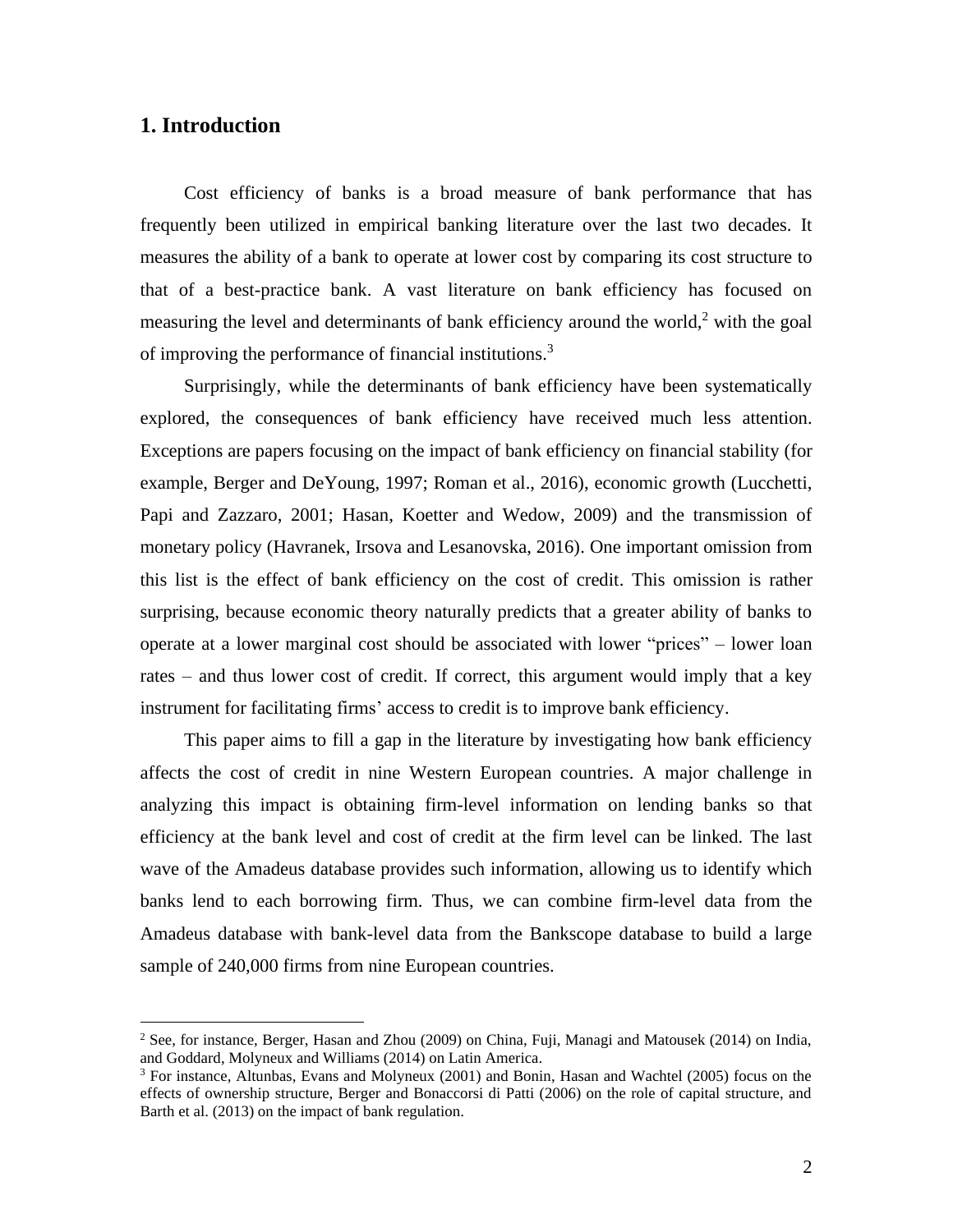To perform our investigation, we model cost of credit as a function of bank efficiency and a set of firm- and country-specific control variables. We measure bank efficiency with a stochastic frontier approach commonly used in works on the banking industry (such as Lensink, Meesters and Naaborg, 2008; Berger, Hasan and Zhou, 2009). We use different specifications of the stochastic frontier approach designed for a crosscountry analysis, by testing the influence of country-specific variables and controlling for the environmental conditions in the frontier. We also investigate whether the effect of bank efficiency on the cost of credit is contingent on firm size, bank competition, and bank size, and perform several checks to examine the robustness of our results to different specifications of key variables and sub-samples.

We face two key challenges in our investigation. First, while we can identify the lending banks for each firm, we do not have information on the share of each bank in the loans to the company. Therefore, we must assign each bank an equal weight in its importance for a firm. This is a limitation, but we address it by conducting additional estimations on the sub-sample of firms that use only one bank, for which therefore this problem does not exist. One-bank firms represent about 40% of the sample and thus provide a large enough sample to perform alternative estimations.

Second, measuring the cost of credit at firm level is difficult. Information on individual loans can be found in credit registries but is limited to single-country datasets, or it can be obtained for large loans in a cross-country framework. These data sources are problematic if one wishes, as we do, to analyze the cost of credit in a number of countries for a wide spectrum of firm size. To overcome these challenges, we therefore measure the cost of credit by calculating the ratio of interest expenses to total bank debt using firmlevel data. This indicator, measuring the implicit interest rate charged by banks, has also been used by Carbo-Valverde, Rodriguez-Fernandez and Udell (2009) and Fungacova, Shamshur and Weill (2017).

Our paper contributes to two debates in the literature. Firstly, we augment the vast literature on bank efficiency by investigating the impact of the cost efficiency of banks on the cost of credit for firms. Secondly, we improve our understanding of how bank behavior shapes access to credit. Several studies have investigated how bank competition and concentration influence access to credit (for example, Beck, Demirgüc-Kunt and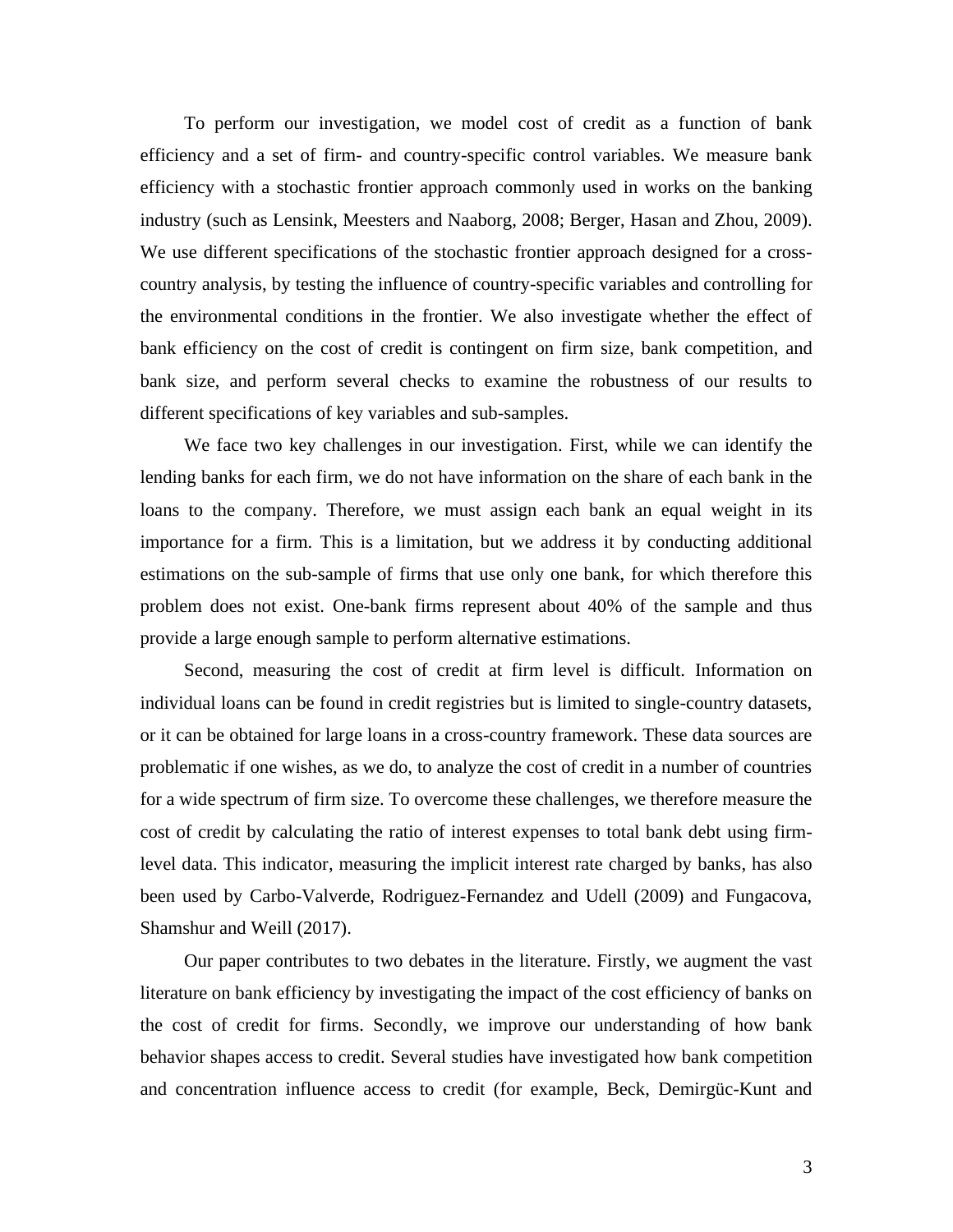Maksimovic, 2004); our work departs significantly from the existing empirical literature by focusing on the role of bank efficiency.

This work has important implications. From a normative perspective, the finding that greater efficiency reduces cost of credit provides support for policies aimed at improving bank efficiency. From a positive perspective, our findings help to explain differences observed in the cost of credit across European countries. Our results also suggest that convergence in cost efficiency across European countries would facilitate convergence in the cost of credit for firms.

The paper proceeds as follows: Section 2 presents the data; Section 3 explains the efficiency scores and the econometric model; Section 4 reports the results; and Section 5 concludes.

#### **2. Data**

To study whether bank efficiency affects the cost of credit for firms, both firm-level data and bank-level data need to be collected. The firm-level data come from the Amadeus database provided by Bureau van Dijk, which contains comprehensive financial information on public and private companies across Europe. The vast majority of firms in Amadeus report unconsolidated financial statements; consolidated statements are provided mainly by large companies only. In our dataset, we use unconsolidated financial statements, to avoid double counting firms and subsidiaries or operations abroad, and exclude firms that report only consolidated statements. We exclude firms operating in the financial intermediation sector and insurance industries (NACE codes 64‒66), because they have a different liability structure and cannot be similarly taken into account in our investigation explaining the cost of credit.

The bank-level data used to compute bank efficiency come from the Bankscope database. We further match bank-level information to firm-level information by taking advantage of the recent Amadeus update, which includes information about lending banks for each firm. We link both databases by carefully checking the identity of lending banks and matching it to banks available in Bankscope.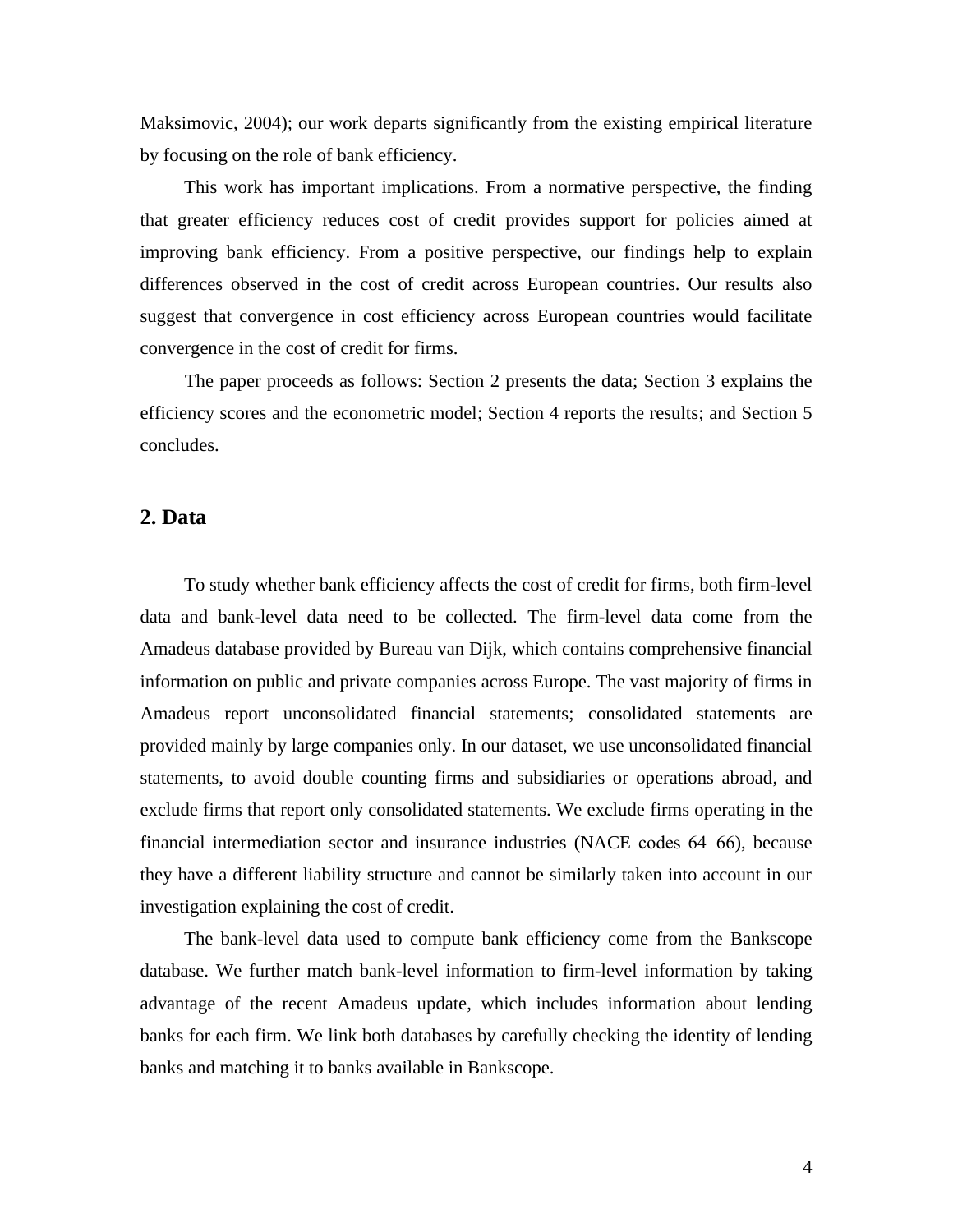We focus on nine 'old' EU member countries for our investigation, since they represent a consistent sample of developed countries without the specific characteristics of the more recent EU members. The newer EU countries are former or still transitioning economies with specific populations of firms and particular banking sector features, for example a substantial market share of foreign banks, which can both raise the cost of and impede access to credit.

Firm-level information on the lending banks is available for nine old EU countries: Austria, France, Germany, Greece, Ireland, the Netherlands, Portugal, Spain, and the United Kingdom. We have a cross-section of firms for 2015, since information on the lending banks is only available for the last wave of Amadeus.

The key firm-level variable is *Cost of credit.* It is defined as the difference between the ratio of financial expenses divided by bank debt and the country's nominal short-term interest rate, where bank debt is the sum of short-term bank debt ("loans") and long-term bank debt ("long-term debt"). This measure of the implicit interest rate, which accords with Carbo-Valverde, Rodriguez-Fernandez and Udell  $(2009)$ ,<sup>4</sup> has been used to measure cost of credit by Fungacova, Shamshur and Weill (2017). It captures the cost of credit well, because the vast majority of our sample consists of micro and small enterprises that lack access to non-bank funding sources, so their financial expenses are mainly loan expenses.

We consider two firm-level control variables taken from the literature. The first is *Firm size,* measured as the log of total assets, as firms of different size can differ in their financing patterns*.* The second is *Tangibility*, defined as the ratio of tangible fixed assets to total assets*.* A greater share of tangible fixed assets that could serve as collateral can contribute to easier access to credit.

To check whether the impact of bank efficiency on the cost of credit is influenced by firm size, we separately consider micro firms (that is, firms with fewer than ten employees or a turnover or total assets of less than 2 million euros), small and mediumsized firms (either fewer than 250 employees or a turnover of less than 50 million euros

<sup>4</sup> Carbo-Valverde, Rodriguez-Fernandez and Udell (2009) compute the loan interest spread as the difference between the ratio of loan expenses to bank loans outstanding and the interbank interest rate.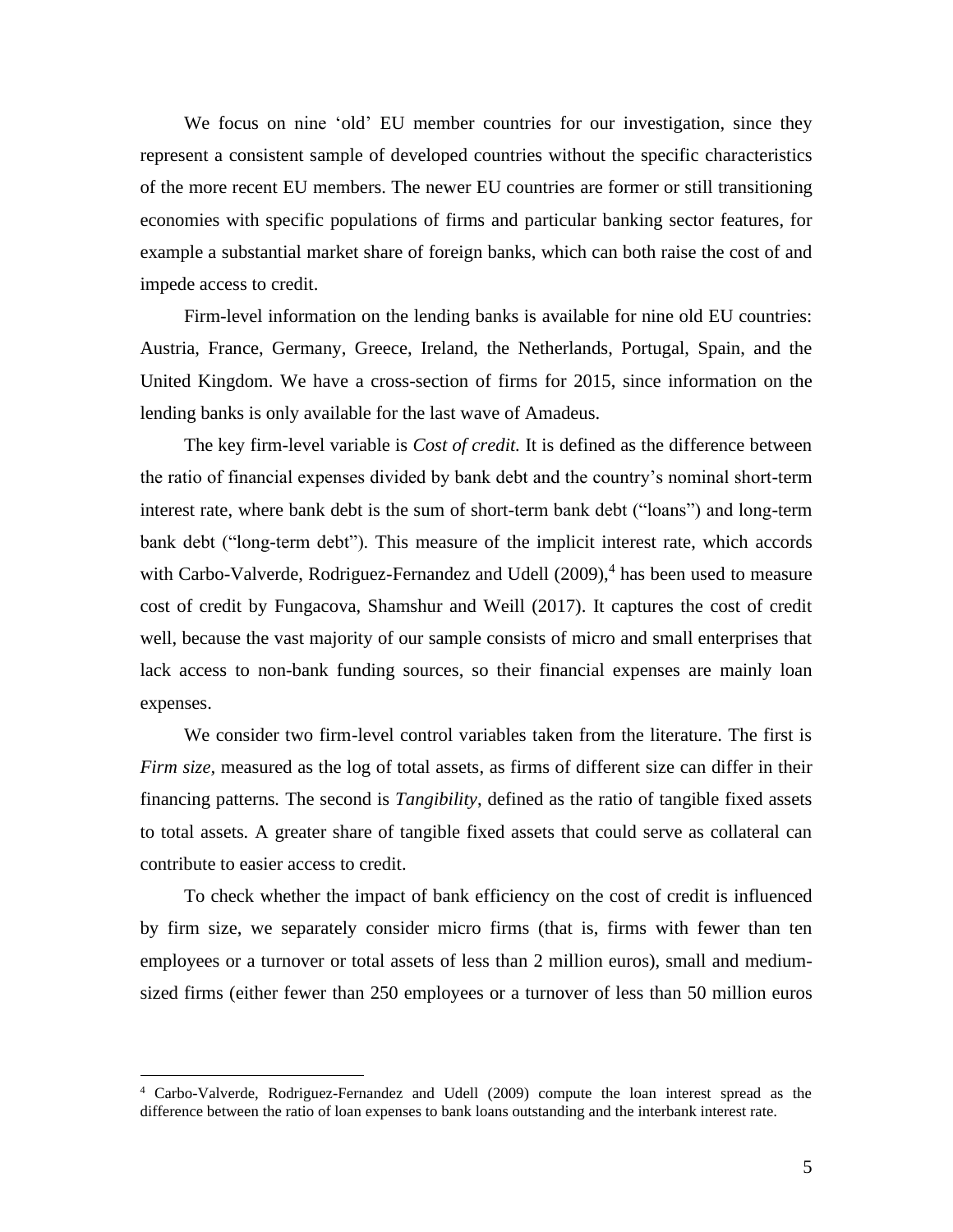or balance sheet total of less than 43 million euros), and large firms.<sup>5</sup> Micro firms (30 %), and small and medium-sized firms (67 %) together represent 97 % of the entire sample.

We consider four country-specific control variables. We control for banking development, with *Private credit* defined as the ratio of private credit by deposit money banks and other financial institutions to GDP, collected from the Global Financial Development Database. *GDP per capita* and *Inflation* take into account macroeconomic conditions and are both extracted from the World Development Indicators. *Rule of law* measures institutional quality and comes from the Worldwide Governance Indicators.

After excluding observations for which firm-level information or the identity of the lending bank(s) are not available, we have a sample of 377,925 firm-bank observations for about 240,000 firms. Descriptive statistics of all variables are presented in Table 1. Table 2 reports the number of banks per firm in the sample. The vast majority of firms use only a few banks: 40.6% of firms have only one bank, while 82.05% of firms have no more than three banks. The definitions of all variables are provided in the Appendix.

#### **3. Methodology**

#### **3.1 Bank efficiency**

Cost efficiency measures the difference between a bank's actual cost and its optimal cost for producing the same bundle of outputs. This difference then provides information on inefficiencies in the production process and on the optimality of the chosen mix of inputs*.* To estimate cost efficiency scores, we use a stochastic frontier approach, a technique that has been widely used in studies on banking efficiency (for example, Bonin, Hasan and Wachtel, 2005; Berger, Hasan and Zhou, 2009). It decomposes the distance from the efficiency frontier into an inefficiency term and a random error, which represents random disturbances reflecting luck or measurement errors. We assume a normal distribution for the random error and a half-normal distribution for the inefficiency term. Following Jondrow et al. (1982), bank-specific estimates of inefficiency terms can then be calculated using the distribution of the inefficiency term

<sup>&</sup>lt;sup>5</sup> This classification is employed by the European Commission. For further details see http://ec.europa.eu/eurostat/web/structural-business-statistics/structural-business-statistics/sme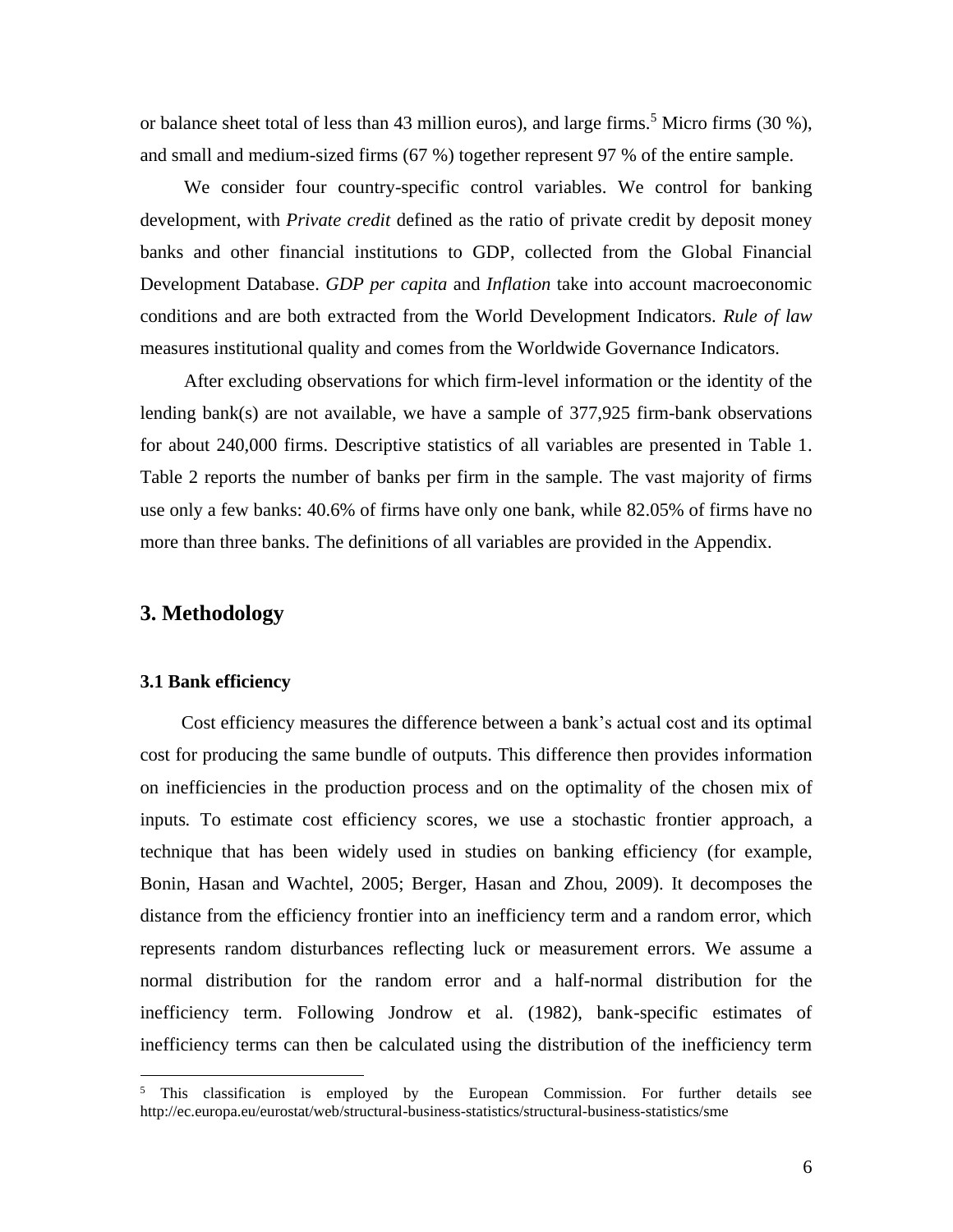conditional on the estimate of the composite error term (namely, the sum of the inefficiency term and the random error).

We adopt the intermediation approach for the specification of banking inputs and outputs. This approach assumes that the bank collects deposits to transform them into loans with capital and labor. We consider two outputs in the cost function: loans and investment assets. We also employ three input prices. The price of funds is calculated as the interest rate paid on borrowed funds, the price of labor is defined as personnel expenses divided by total assets, and the price of physical capital is calculated as the ratio of other operating expenses to fixed assets. Total cost is the sum of the costs incurred for borrowed funds, labor, and physical capital. We employ the commonly-used translog form to model the cost frontier of banks. The cost frontier model we estimate is then formulated as follows:

$$
\ln\left(\frac{TC}{w_3}\right) = \beta_0 + \sum_m \alpha_m \ln y_m + \sum_n \beta_n \ln\left(\frac{w_n}{w_3}\right) + \frac{1}{2} \sum_m \sum_j \alpha_{mj} \ln y_m \ln y_j
$$
  
+ 
$$
\frac{1}{2} \sum_n \sum_k \beta_{nk} \ln\left(\frac{w_n}{w_3}\right) \ln\left(\frac{w_k}{w_3}\right) + \sum_n \sum_m \gamma_m \ln\left(\frac{w_n}{w_3}\right) \ln y_m
$$
  
+ 
$$
u + v
$$
 (1)

where *TC* is total cost,  $y_m$  is the  $m^{\text{th}}$  bank's output ( $m = 1, 2$ ),  $w_n$  is the  $n^{\text{th}}$  input price ( $n =$ 1, 2),  $w_3$  is the price of borrowed funds, *u* the inefficiency term, and *v* the random error. For simplicity of presentation, the indices for each bank have been dropped. Homogeneity conditions are imposed by normalizing total costs, price of labor and price of physical capital, by the price of borrowed funds.

Given the cross-country nature of our sample, the inclusion of country-level variables in the frontier function could be important. Many cross-country studies on bank efficiency have estimated a common frontier, pooling all banks without including country-level variables (for example, Casu and Girardone, 2006; Fiordelisi, Marques-Ibanez and Molyneux, 2011). However, Lozano-Vivas, Pastor and Pastor (2002) have pointed out that the omission of country-level variables in the estimation of the frontier leads to a misinterpretation of the cross-country differences in efficiency. These can be attributed to differences in managerial performance, but they can also result from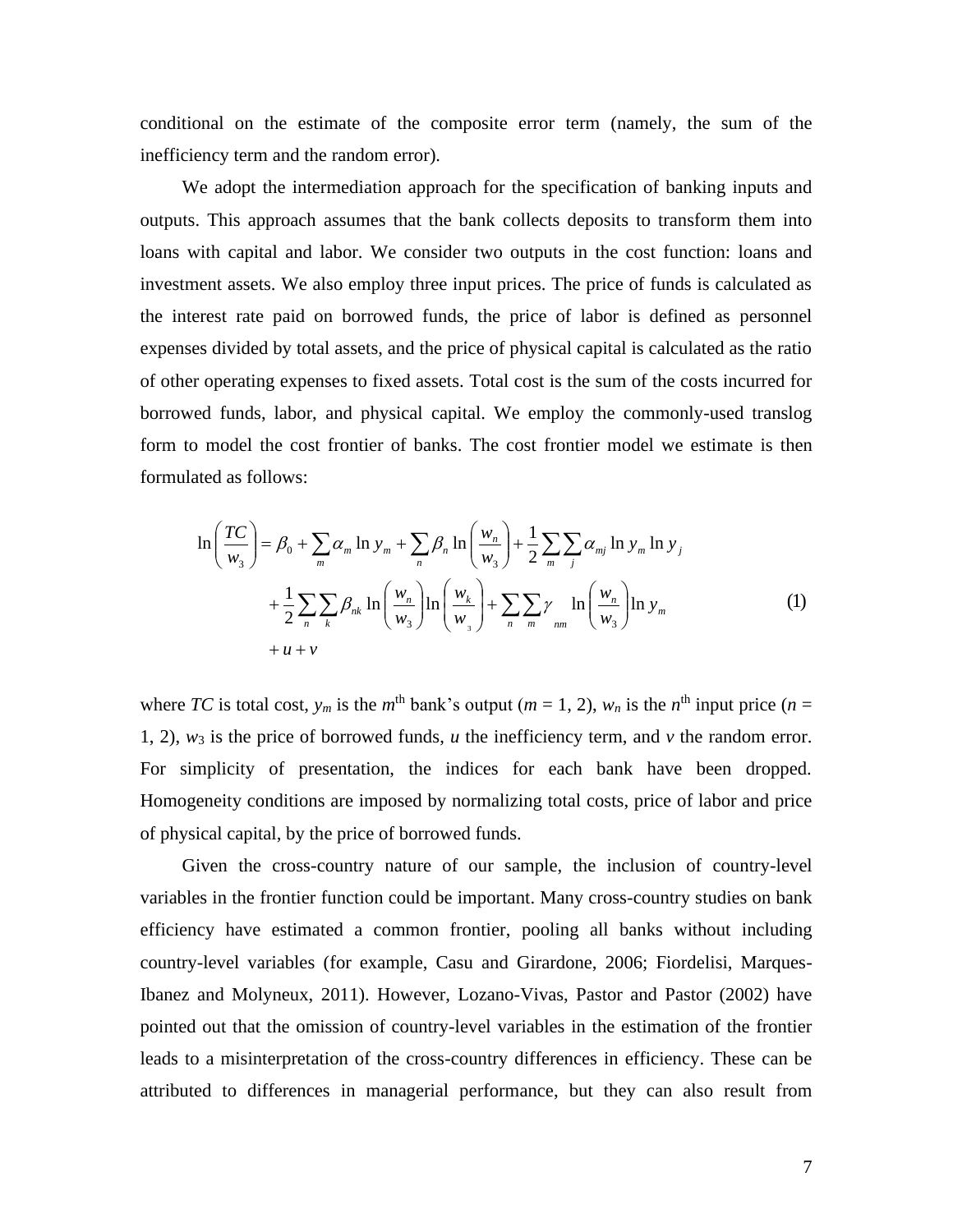variations in environmental characteristics. For instance, a bank may benefit from a greater income per capita in a country, which would contribute to higher bank outputs for exogenous reasons. Consequently, they conclude that estimating a common frontier without considering environmental conditions "is not able to compare the different banking systems on an equal footing" (Lozano-Vivas, Pastor and Pastor, 2002, p.73).

Therefore, a number of cross-country works on bank efficiency have followed this paper by including country-level variables in the estimation of the frontier, to provide a relevant analysis of cross-country differences in efficiency in Europe (for example, Lensink, Meesters and Naaborg, 2008; Hasan, Koetter and Wedow, 2009).

In our study, we focus on the relationship between bank efficiency and the cost of credit and, therefore, are not primarily interested in the causes of inefficiencies. Our hypothesis is that a more efficient bank can provide cheaper loans to its customers, irrespective of whether that efficiency is related to better managerial performance or better environment. Nonetheless, the frequent inclusion of country-level variables in the estimation of efficiency frontiers motivates us to test different specifications, so that we assess the sensitivity of our findings to this choice.

We therefore estimate efficiency scores using three alternative specifications for the cost frontier. Firstly, we estimate a common frontier without country-level variables. With this specification, efficiency scores measure the cost performance of each bank to a common frontier for all countries, and do not account for the environmental differences across countries. Secondly, we estimate a common frontier including country fixed effects to control for cross-country differences. Thirdly, a common frontier is estimated with country-level variables. We consider four country-level variables that have been used in former works estimating common frontiers with environmental variables (for example, Lozano-Vivas, Pastor and Pastor, 2002; Hasan, Koetter and Wedow, 2009). These are the same country-level variables included in some of our regressions explaining cost of credit. With both the latter specifications, efficiency scores measure the cost performance of each bank relative to a common frontier for all countries, taking into account environmental differences across countries.

The descriptive statistics for the three types of efficiency scores are reported for the full sample in Table 1. We observe that average bank efficiencies are of the same order of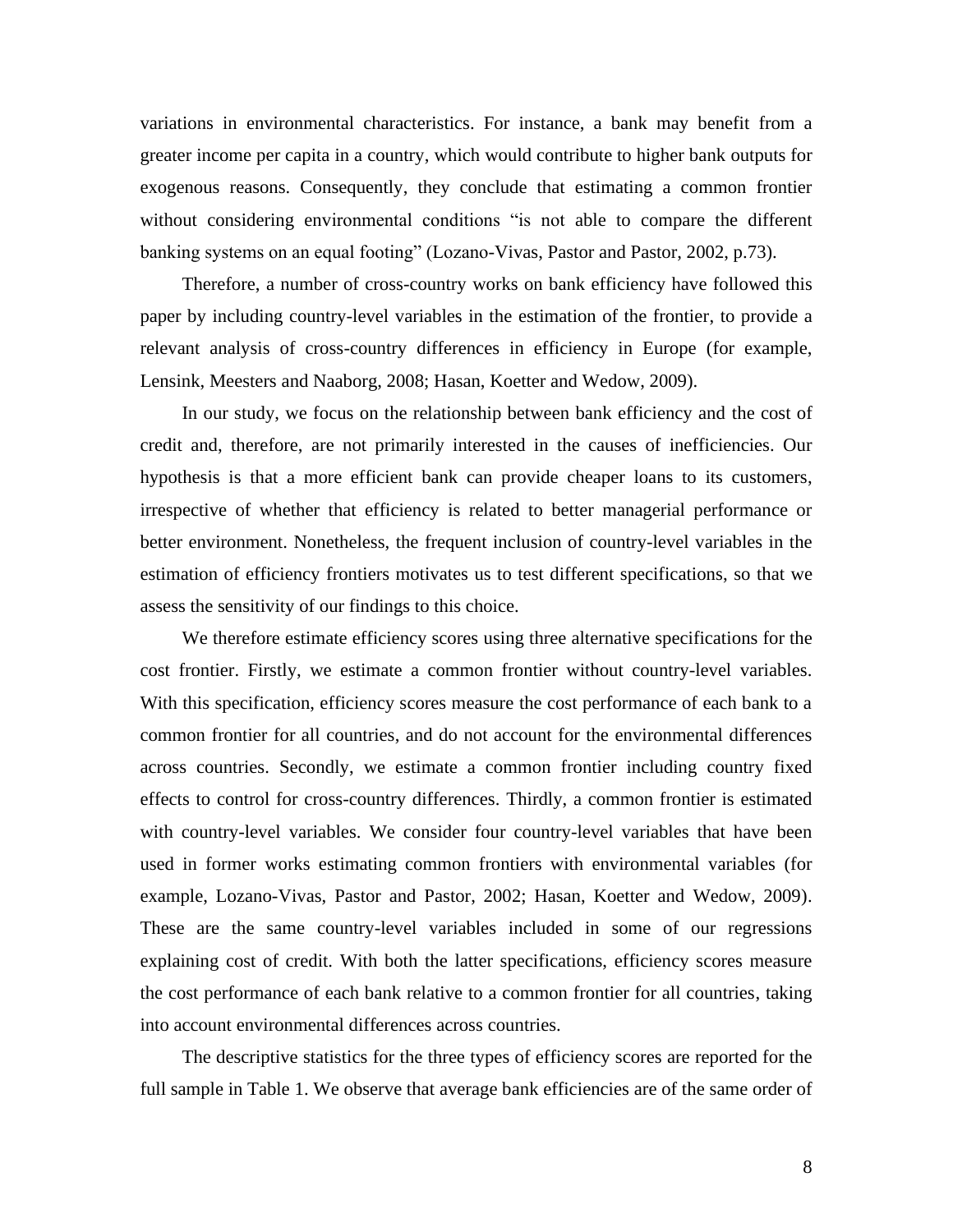magnitude, with respectively 73.8%, 75.7%, and 74.5% for the frontiers without country controls, with country fixed effects, and with country control variables. Rank-order correlations among the different cost efficiency measures are positive and statistically significant. Specifically, the correlation coefficients range from 0.8964 to 0.9837 and are all significant at the 1% level. Given the high rank-order correlation among the cost efficiency measures, we only report the estimations employing the efficiency scores based on the frontier with country control variables. The only exception is our main estimations, where we use all three cost efficiency measures to ensure the robustness of our results across cost efficiency score specifications.

Table 3 presents the mean efficiency scores by country, while Table 4 reports the efficiency scores by bank size and by bank ownership.

#### **3.2 Econometric specifications**

To analyze the relationship between bank efficiency and cost of credit, we run regressions of cost of credit on the efficiency score and a set of control variables:

$$
y_{ij} = \alpha + \beta X_{ij} + \gamma Z_j + Efficiency_{ij} + \varepsilon_{ij},
$$
\n(2)

where  $y_{ij}$  is the cost of bank credit for firm *i* in country *j*; *X* is a set of firm-specific variables (*Firm size, Tangibility*); *Z* is a set of country-level variables (*Private credit, Rule of law, GDP per capita, Inflation*); *Efficiency* is the measure of bank efficiency, and *ε* is a random error term. We also include industry fixed effects in the estimations to control for the influence of the industry on the cost of credit. We estimate the equation (2) by including either country fixed effects or a set of country-level variables, so that we test the robustness of our findings to different specifications.

The endogeneity problem is greatly reduced in our setting for the empirical investigation since bank efficiency is computed at the bank level, while cost of credit is firm-level information obtained from a different data source. It is therefore unlikely that the cost of credit can exert an impact on bank efficiency. Nonetheless, we later test whether our results could be driven by potential endogeneity.

#### **4. Results**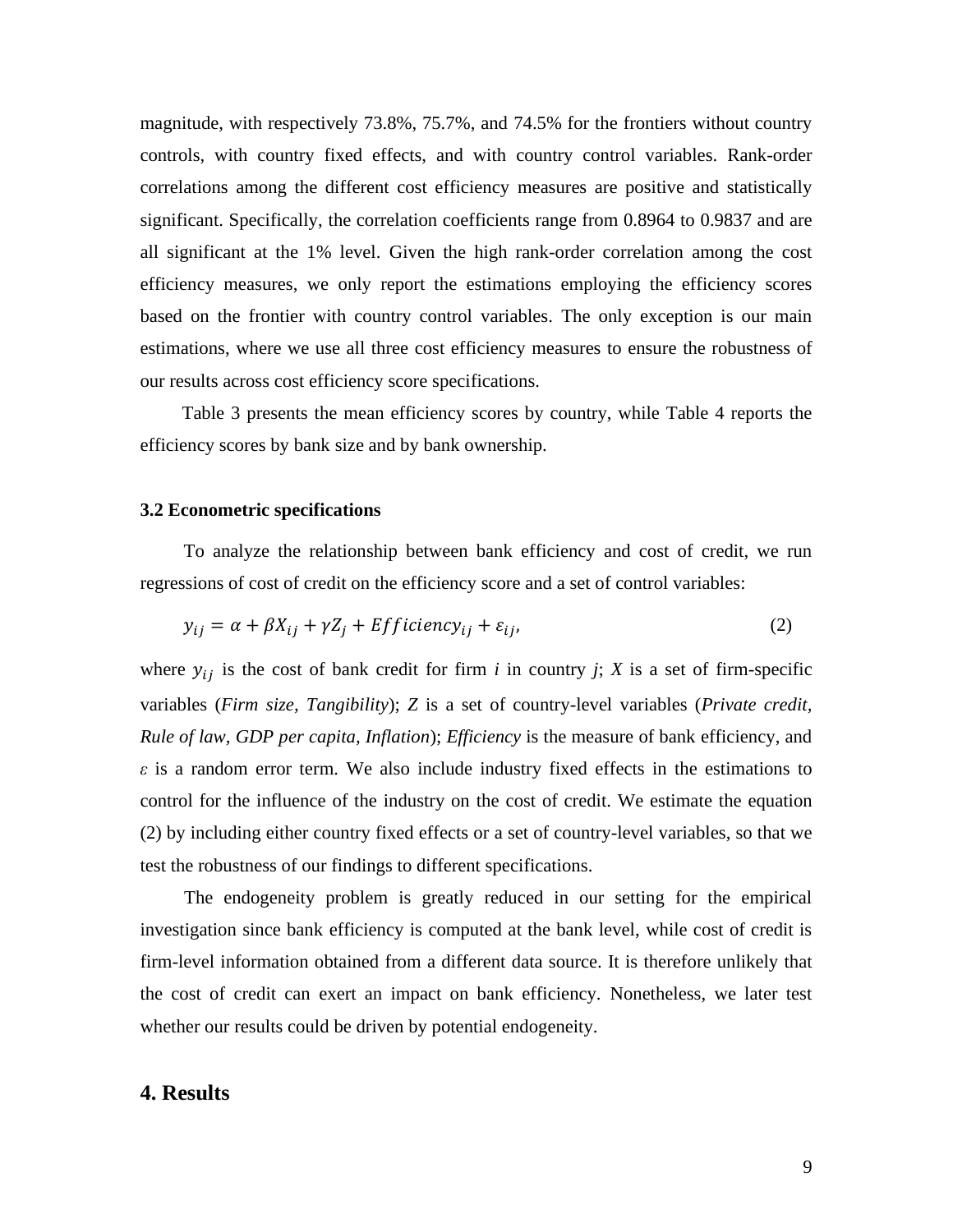#### **4.1 Main estimations**

Table 5 reports the results of the main estimations. We consider six different specifications based on the choice of the efficiency frontier and the inclusion of country control variables or country fixed effects.

We find that *Bank efficiency* is negatively related to the cost of credit. The estimated coefficient is significant in four specifications out of six tested. Therefore, our main conclusion is that bank efficiency has a negative influence on cost of credit. In other words, our findings support the view that higher bank efficiency is associated with the lower cost of credit. This is in line with the idea that the benefits of banks' ability to minimize costs are transferred to borrowers through the cost of credit. Thus, our findings are of particular importance to policymakers who aim to design policies improving access to credit. Specifically, fostering bank efficiency could play an important role in the financing of the economy as a whole.

The estimated coefficients of the firm-level control variables have the expected sign. *Size* is negatively related to cost of credit, which is consistent with the view that larger firms enjoy lower credit costs. Furthermore, *Tangibility* is negative, as the greater tangibility of assets provides more collateral and therefore contributes to reducing the cost of credit. When including country-level control variables, we point out that both *Private Credit* and *GDP per capita* have a negative impact on the cost of credit. These findings accord with the view that greater financial and economic development is associated with lower cost of credit, due to lower information asymmetries (Godlewski and Weill, 2011). *Rule of law* is positive, which contrasts with the expectation that a better institutional framework would reduce the cost of credit, while *Inflation* is negative. It must however be stressed that our sample is a cross-section of firms from nine countries. As such, country-level variables intend to control for the influence of the country-specific environment on the cost of credit, but should not be used to draw general conclusions on the relation between country variables and the cost of credit.

#### **4.2 Estimations by firm size**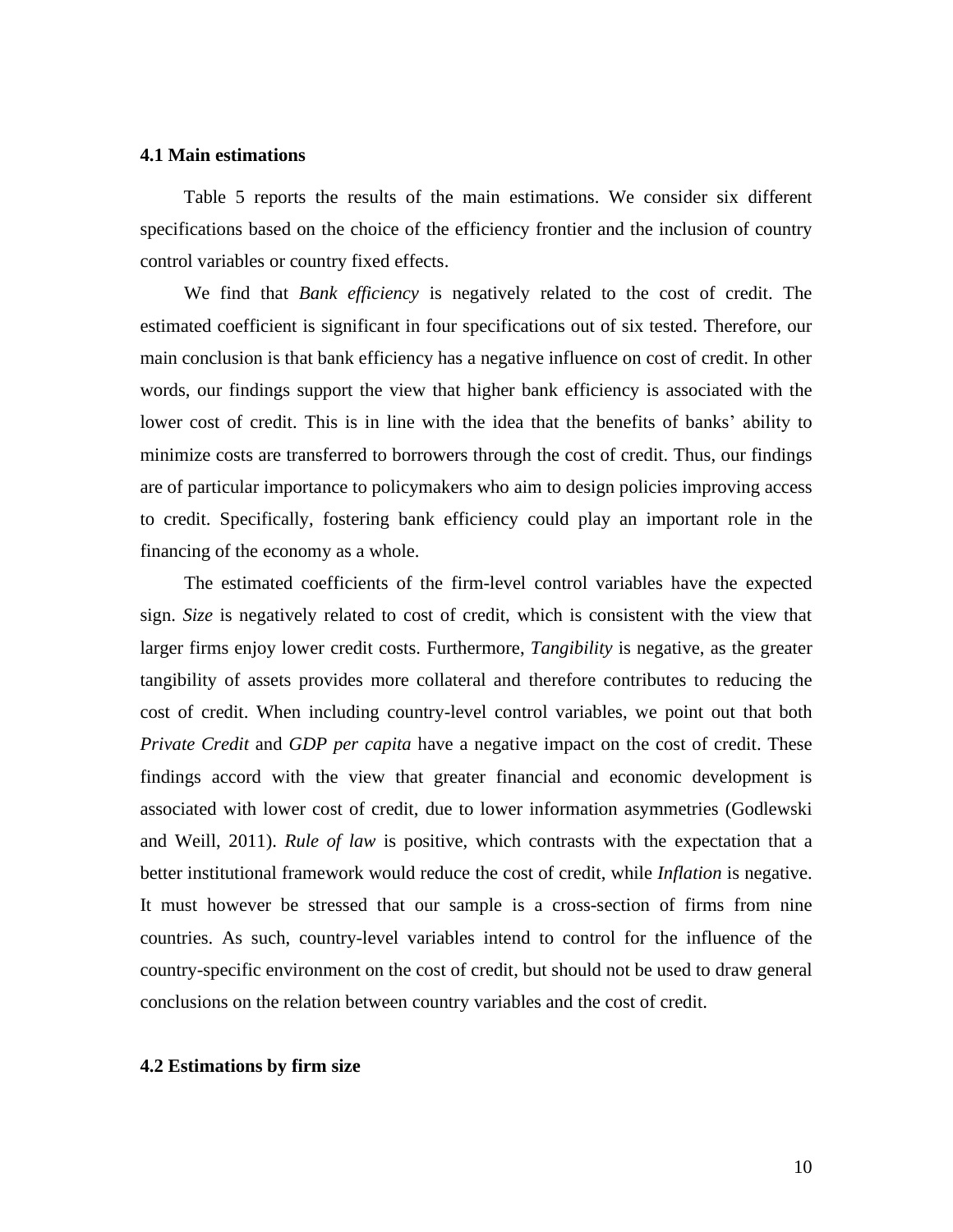Our main results show that bank efficiency exerts a negative influence on the cost of credit. We further investigate whether the effect of bank efficiency on the cost of credit varies with the size of a firm. This issue is of utmost interest, since small firms are particularly affected by limited access to credit and have been shown to suffer the most from higher loan rates charged by banks.<sup>6</sup> We therefore investigate whether higher bank efficiency is associated with the lower cost of credit for all types of firms.

We re-estimate our regressions by considering separately the following groups of firms: micro companies, SMEs, and large companies. The results are reported in Table 6. Overall the results on the relationship between bank efficiency and cost of credit are consistent across the tested efficiency frontiers.<sup>7</sup>

We find that bank efficiency is not significant for micro enterprises and for large companies. However, bank efficiency is significantly negative for SMEs in one of the two specifications tested. We therefore support the view that the negative impact of bank efficiency on cost of credit is only observed for SMEs, while no relation can be found either for micro enterprises or for large companies.

The implications of these results are then straightforward. Greater bank efficiency can be beneficial for SMEs. It does not seem to facilitate access to credit through lower costs for micro enterprises or large companies. While large firms can rely on other sources of financing, the design of policies to enhance bank efficiency would not foster access to credit for all firms suffering from high loan rates. Still, we show that greater bank efficiency can facilitate access to credit for SMEs, even if micro enterprises do not benefit from this.

#### **4.3 The effect of competition**

We demonstrate that higher bank efficiency benefits firms by reducing their borrowing costs. This transmission of bank efficiency into credit costs could potentially be affected by competition in the banking sector. Building on the competition literature,

 $6$  Based on a survey on managers mostly from small companies, Beck et al. (2006, p.938) show that "high interest rates" is the main financing obstacle for firms all around the world.

<sup>&</sup>lt;sup>7</sup> While we only report the results for the cost efficiency with country variables, the results using the alternative cost efficiency specifications (with no country controls and country fixed effects) are available upon request.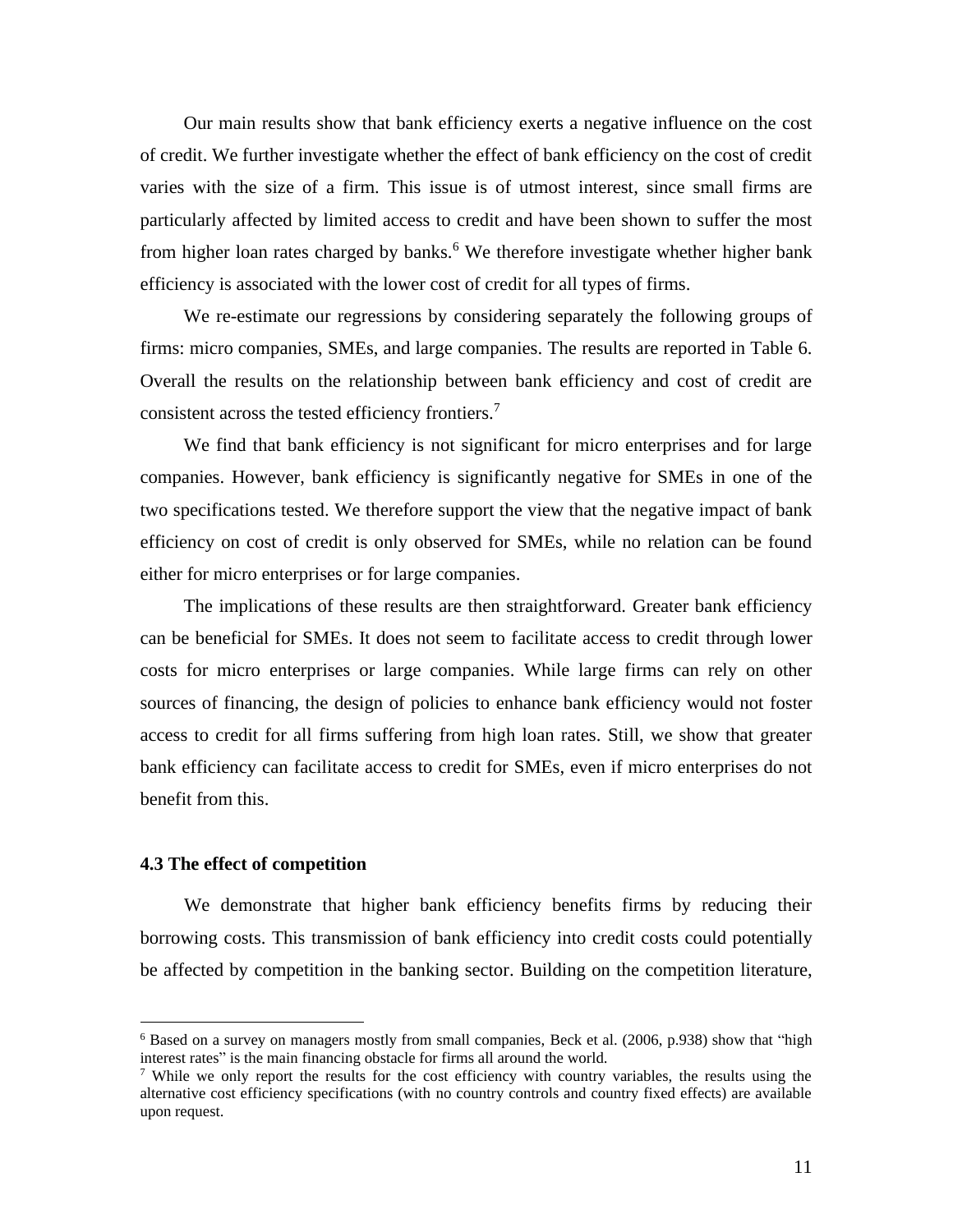we consider how competition moderates the relationship between bank efficiency and the cost of credit.

There are two opposing views concerning the relationship between bank competition and cost of credit – the market power hypothesis and the information hypothesis. The market power hypothesis suggests that greater bank competition would lead to lower loan rates (Sapienza, 2002; Kim et al., 2005; Degryse and Ongena, 2005). As more efficient banks have lower costs than their less efficient competitors, they would be able to offer lower loan rates to borrowing firms than less efficient banks under this hypothesis.

In contrast, the information hypothesis stresses the importance of collecting soft information about borrowing firms. Greater bank competition decreases bank incentives to invest in soft information and consequently increases the cost of credit for firms (Petersen and Rajan, 1995; Fungacova, Shamshur and Weill, 2017). More efficient banks, it is argued, have a comparative advantage in technologies like relationship lending that are based primarily on extracting value from soft information (Berger, 2007). Therefore, under the information hypothesis, higher competition would cause a disadvantage in relationship lending for more efficient banks and force them to charge higher loan rates compared to less efficient banks.

We use the Lerner index to measure bank competition. The advantage of using this measure is that it directly quantifies the competitive behavior of each bank without inferring it from indirect proxies such as market share. The Lerner index is defined as the difference between price and marginal cost, divided by price. Following Carbo-Valverde, Rodriguez-Fernandez and Udell (2009), price is the average price of bank production (proxied by total assets) and is defined as the ratio of total revenues to total assets. The marginal cost is estimated on the basis of a translog cost function with one output (total assets) and the same three input prices (price of labor, price of physical capital, and price of borrowed funds) used for the estimation of cost efficiency scores.

We estimate the Lerner index for each bank for five years and then use the fiveyear average as a measure of bank competition. This is in line with Beck, Demirgüc-Kunt and Maksimovic (2004) and Claessens and Laeven (2005) among others, who also adopt average measures of bank competition. In our case, this approach also allows us to reduce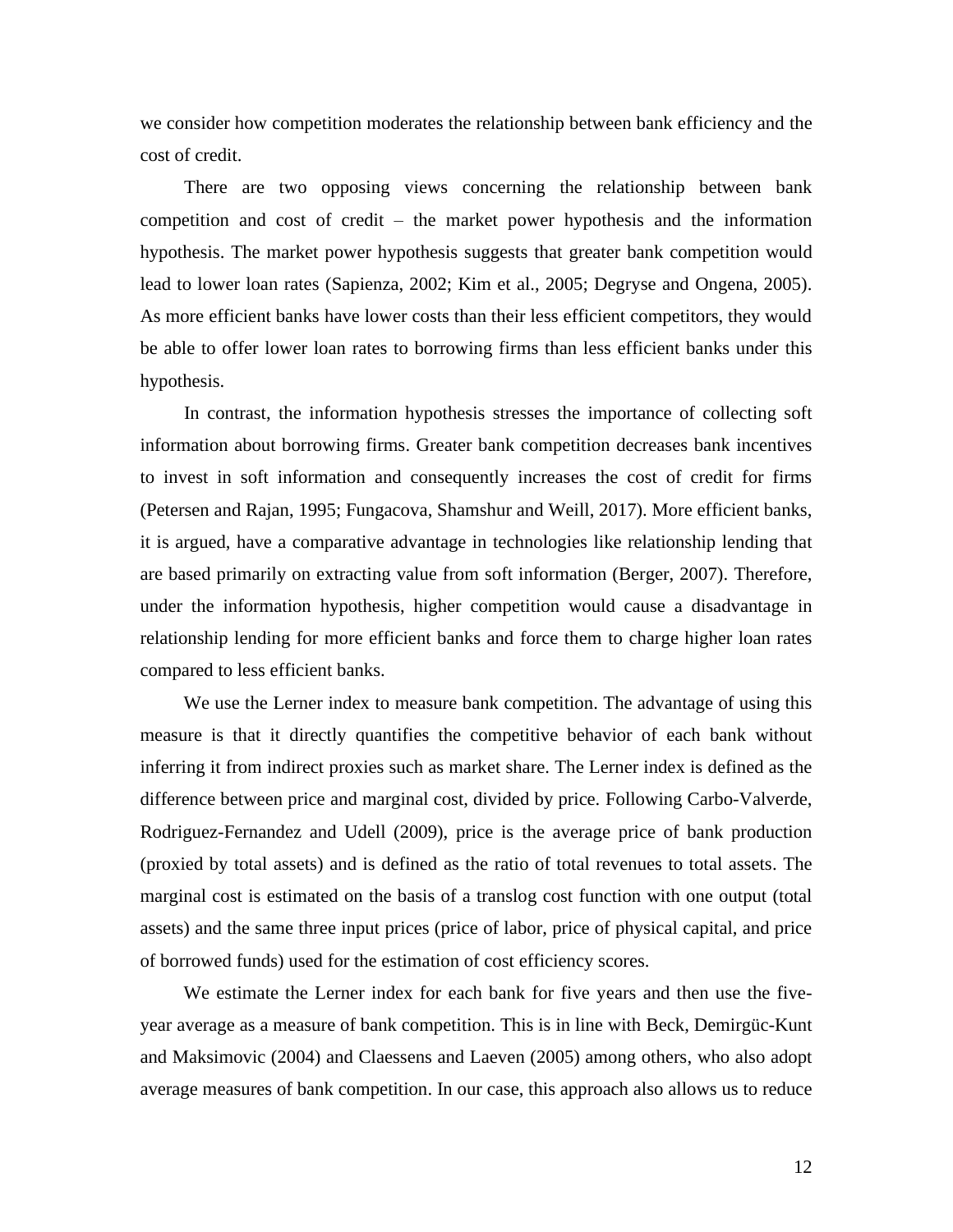the potential correlation between the Lerner index and bank efficiency. The correlation coefficients for the Lerner index averaged over five years and the three efficiency measures range from  $0.15$  to  $0.18<sup>8</sup>$ 

The effect of bank competition on the cost of credit is captured by including the Lerner index and the interaction term between the Lerner index and bank efficiency in our main specifications. The coefficient for the Lerner index represents the direct effect of competition on the cost of credit. The coefficient for the interaction term shows how the relationship between bank efficiency and the cost of credit is moderated by competition. We present the results in columns (1) and (2) of Table 7. As the estimated direct effect of the Lerner index on the cost of credit is positive and significant, higher competition is associated with the lower cost of credit. The total effect of the competition on the cost of credit, however, is the sum of the coefficient for the *Lerner index* and the coefficient for the interaction term *Bank efficiency × Lerner index,* multiplied by the value of *Bank efficiency*. Thus, the overall effect of the Lerner index on the cost of credit is positive when efficiency is low but it decreases gradually as bank efficiency increases. Then, the overall impact of the Lerner index on the cost of credit is negative when bank efficiency exceeds 65.5% and 70.2%, depending on the specification. The mean value of bank efficiency scores, for comparison, is 74.5%. We thus conclude that a higher Lerner index (lower competition) increases the cost of credit when bank efficiency is low, but reduces the cost of credit when bank efficiency is high. Therefore, the information hypothesis dominates for efficient banks, while the market power hypothesis dominates for inefficient banks.

#### **4.4 Estimations by bank size**

Our main estimations indicate that greater bank efficiency contributes to a lower cost of credit. Thus, clients of more cost-efficient banks benefit from their lower costs through cheaper loans. However, the literature has widely debated the optimal bank size. Recent studies demonstrate the potentially detrimental influence of banks that are too large for financial stability (Vinals et al., 2013; Laeven, Ratnovski and Tong, 2014). We

<sup>&</sup>lt;sup>8</sup> As a robustness check, we have performed estimations using the Lerner index for the current year. Our results hold. These results are available upon request.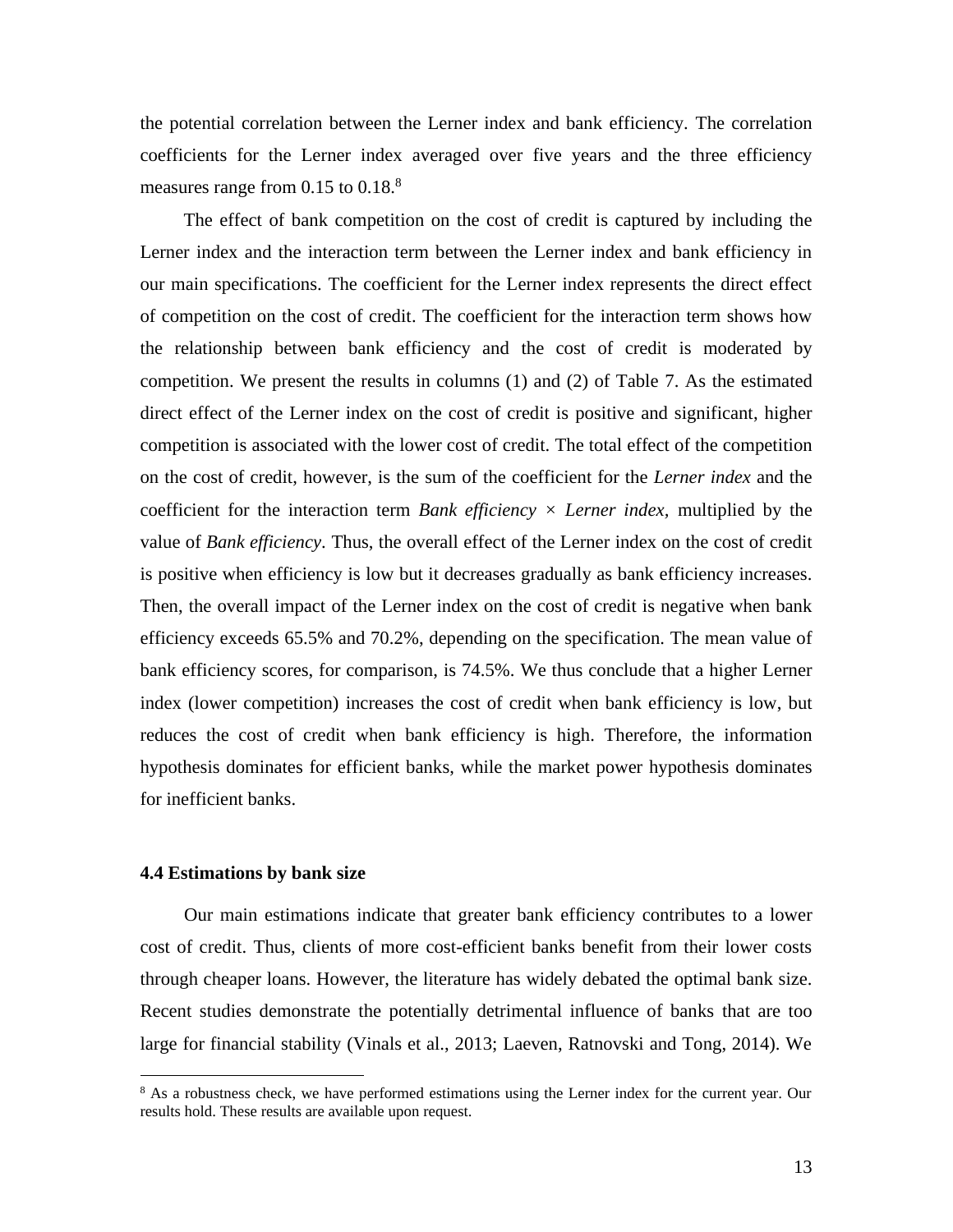therefore investigate whether the transmission of bank efficiency to loan pricing varies by bank size.

There are various reasons why banks of different sizes may differ in terms of transmission of their cost to loan prices. Firstly, banks of different sizes serve different clienteles. Berger et al. (2005) and Berger, Bouwman and Kim (2017) show that large banks grant fewer loans to small businesses. They tend to specialize in lending to larger companies because they can use "hard", quantitative information obtained from audited financial statements. Small banks, instead, have a comparative advantage in lending to small companies by utilizing "soft", qualitative information gathered over the course of a relationship established with a small business. Secondly, large banks also differ from small banks in terms of their business model. As pointed out by Laeven, Ratnovski and Tong (2014), a greater size allows large banks to have a broader range of activities resulting in greater diversification. Large banks can consequently focus on a different set of activities to small banks.

To test empirically whether the effect of bank efficiency on the cost of credit differs for large and small banks, we create a dummy variable *Large bank,* which is equal to one if a bank belongs to the top 25% of banks in terms of assets and zero otherwise. We include this variable and the interaction term *Bank efficiency*  $\times$  *Large bank* in the estimations. The interaction term captures the impact of bank size on the relationship between bank efficiency and cost of credit. We report the results in columns (3) and (4) of Table 7. We observe that the interaction term *Bank efficiency × Large bank* is negative in all estimations and significant in the specification with country-specific control variables.

We therefore provide evidence that the impact of bank efficiency on the cost of credit is influenced by bank size. Specifically, higher efficiency in large banks contributes more to lower credit costs than higher efficiency in small banks. From a policy perspective, this conclusion suggests that gains in efficiency in large banks provide more benefits in terms of reduced cost of credit than those in small banks. As a consequence, authorities should particularly encourage efforts to improve efficiency in large banks.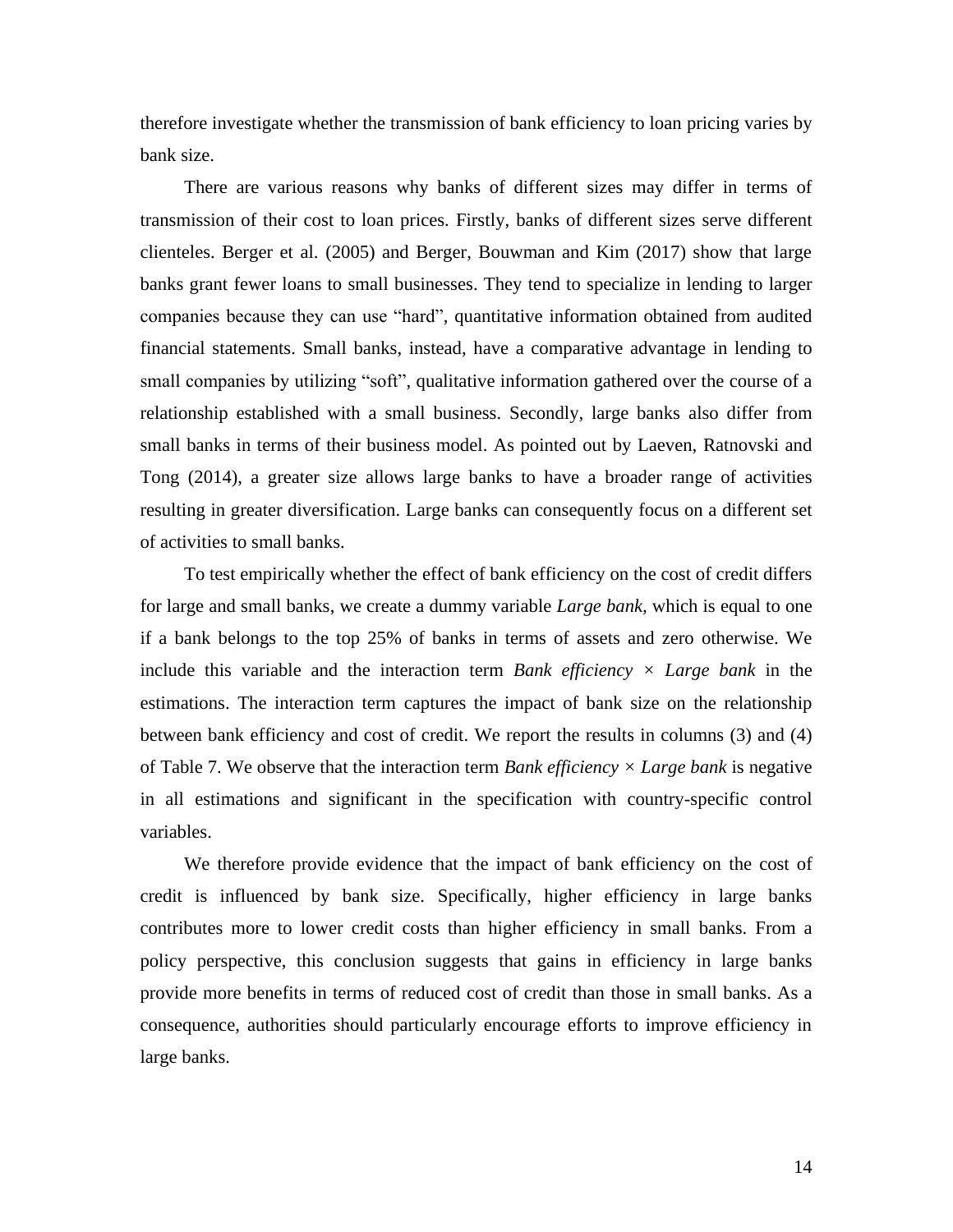#### **4.5 Estimations by bank ownership**

The diversity of ownership structure is an important characteristic of the European banking industry. While commercial banks generally dominate the market in Europe, a non-negligible market share also belongs to cooperative and savings banks in France, Germany and Spain. Banks of different types are likely to have different business models that could affect the relationship between bank efficiency and the cost of credit. For example, Altunbas, Evans and Molyneux (2001) have demonstrated that bank efficiency can be influenced by bank ownership in Europe.

We therefore investigate whether the relationship between bank efficiency and the cost of credit is moderated by bank ownership. We differentiate between five types of banks: (*i*) commercial banks, (*ii*) cooperative banks, (*iii*) savings banks, (*iv*) bank holdings and holding companies, and (*v*) other banks category that captures all the remaining bank types in our sample. Respectively, we introduce five dummy variables for each bank type. The main specification is then augmented to include all bank type dummy variables and their interactions with *Bank efficiency* in the estimations. The interaction terms capture the relationship between bank efficiency and the cost of credit for each type of bank relative to the omitted – other banks – category.

The results are reported in columns (5) and (6) in Table 7. The evidence is mixed. On the one hand, ownership dummy variables and their interactions terms with bank efficiency are not significant in the estimation without country-specific control variables. On the other hand, we observe positive and significant coefficients for commercial banks and cooperative banks in the estimation with country-specific control variables. This latter estimation therefore provides some support to the view that the negative impact of bank efficiency on cost of credit would be less strong for commercial banks and cooperative banks than for the other types of banks.

#### **4.6 Robustness tests**

We examine the robustness of our findings in several ways.

*One-bank firms.* We redo the estimations on the sub-sample of firms that use only one bank. A potential criticism of our investigation concerns the absence of information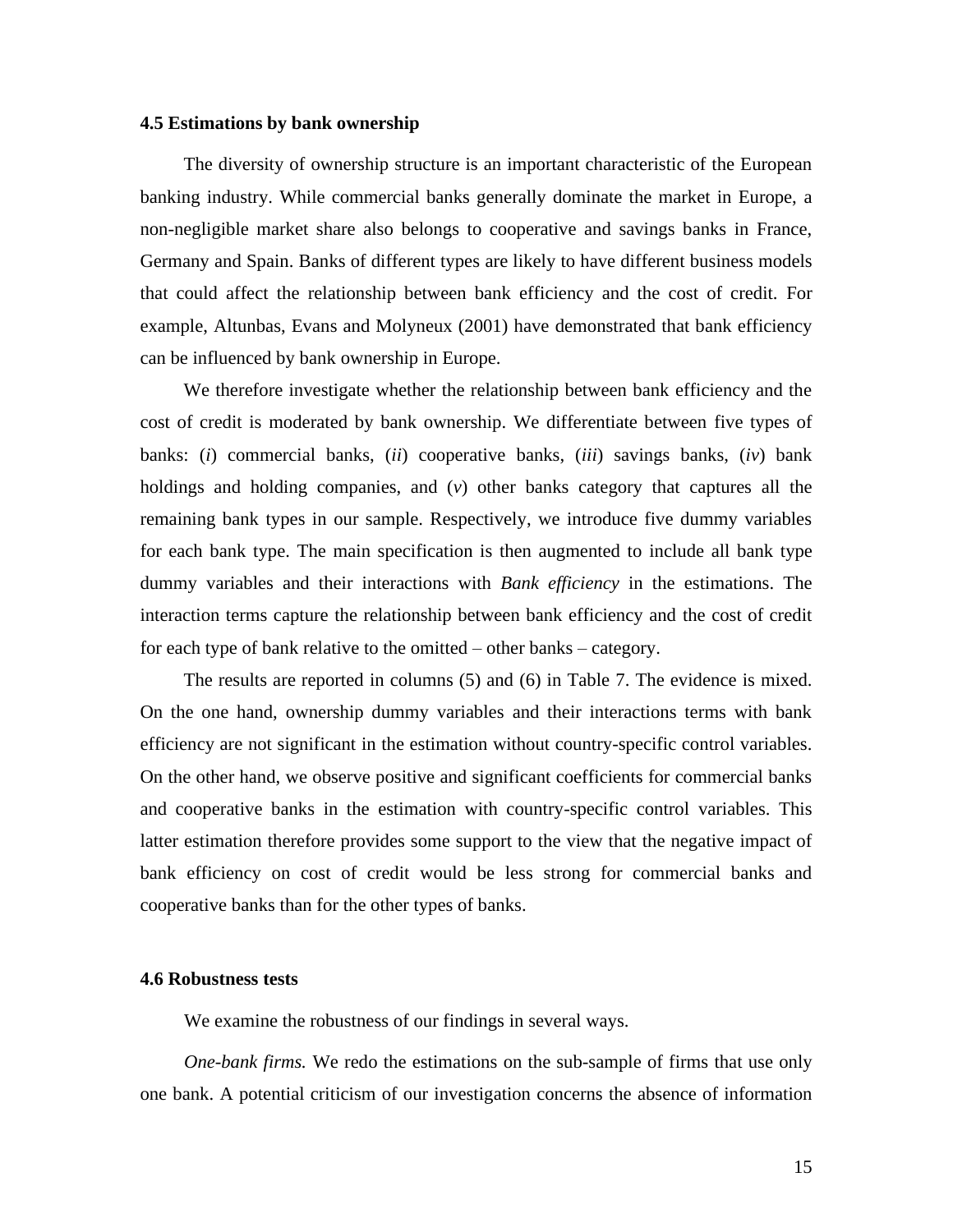on the breakdown of loans by bank for each firm. As a consequence, we consider all the banks providing loans to a firm and look at the impact of their efficiency levels on the cost of credit of the firm. The composition of the sample, however, is such that the vast majority of firms maintain relationships with a rather small number of banks, which reduces this potential problem.

We can, however, allow for a clean identification, at the cost of reducing the sample size, by performing the estimations only for firms with one bank. These firms represent about 40% of the observations in our sample, so they provide a sample large enough to generate relevant estimations. These estimations are displayed in columns (1) and (2) of Table 8. We observe a significantly negative coefficient for bank efficiency in all estimations, meaning that greater bank efficiency is associated with the lower credit costs for firms. These results are not only consistent with the results obtained on the full sample, but also, as expected, stronger – the estimated coefficient is negative and significant in both specifications.

*Alternative measure for the cost of credit*. Following Fungacova, Shamshur and Weill (2017), we redefine the cost of credit as interest paid divided by total debt, since information on interest paid is available in the Amadeus database for a large number of firms. The results are reported in columns (3) and (4) of Table 8. We still observe that the estimated coefficient of bank efficiency is negative and significant in the specification with country fixed effects. Therefore, these results generally align with our main estimations and thus provide additional support for our key finding.

*Sample composition.* We perform the estimations excluding France and Spain. As approximately 70% of firms are located in these countries, one might wonder if our findings still hold when we exclude firms from these countries. The two first columns of Table 9 display these estimations. We note that the coefficient on bank efficiency is negative and significant in all estimations. Therefore, our selection of countries does not drive the main results.

*Profit efficiency*. In our analysis we use cost efficiency as our main measure of bank efficiency. This choice accords with the tested hypothesis, according to which a greater ability of banks to operate with lower costs should be associated with lower banking prices, including lower cost of credit. However several studies on bank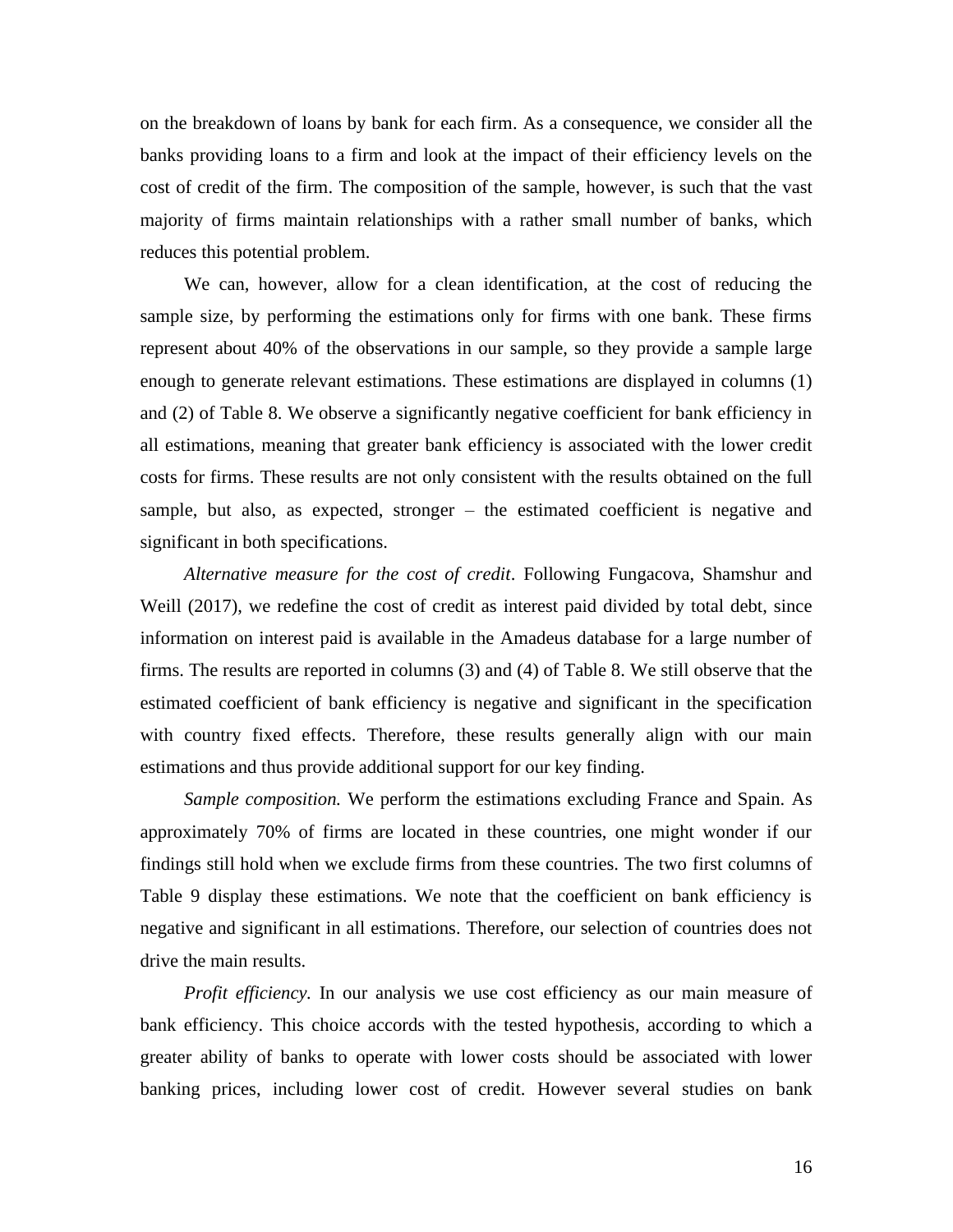efficiency have also pointed out the importance of profit efficiency, which is a broader concept that combines cost efficiency and revenue efficiency (e.g., Berger and Mester, 1997; Berger, Hasan and Zhou, 2009). To be profit efficient a bank must be able to produce with the minimal costs (cost efficient) and with the maximal revenues (revenue efficient). A bank can therefore be cost efficient but not profit efficient, if it has high cost efficiency but low revenue efficiency. Berger and Mester (1997, p.930) provide two reasons why banks can have low cost efficiency and high profit efficiency: "firms with low cost efficiency tend to have high revenue efficiency that offsets it. This could occur because of competitive pressures if, for example, firms with highly valued product mixes or high revenue efficiency feel less market discipline to control their costs (…) An alternative explanation is that much of what are measured as cost inefficiencies are actually unmeasured differences in product quality that required additional costs to create."

To test whether the focus on profit efficiency would have different implications for the cost of credit, we first compute profit efficiency scores. We consider an alternative profit frontier following Berger, Hasan and Zhou (2009). This frontier model is similar to the cost frontier (see equation 1) with one change for the dependent variable. The dependent variable in this case is the profit (measured by net income) normalized by borrowed funds. As the minimum value of profit in the sample is negative, we add its absolute value and the unity to each observation to avoid taking a natural logarithm of negative number. We then estimate the alternative profit frontier including country level control variables since it is our preferred specification for cost efficiency scores.

We find that the mean profit efficiency score is 0.793 (to be compared with 0.745 for the mean cost efficiency score). We compute the Spearman rank order correlation between cost efficiency and profit efficiency scores: the correlation is -0.2634 and is significant at the 1% level. In line with Berger and Mester (1997), cost efficiency and profit efficiency scores are negatively correlated.

We then estimate the relation between profit efficiency and the cost of credit in the last two columns of Table 9. We observe that profit efficiency is negative and significant in both estimations. Hence profit efficiency, similarly to cost efficiency, is negatively related to the cost of credit.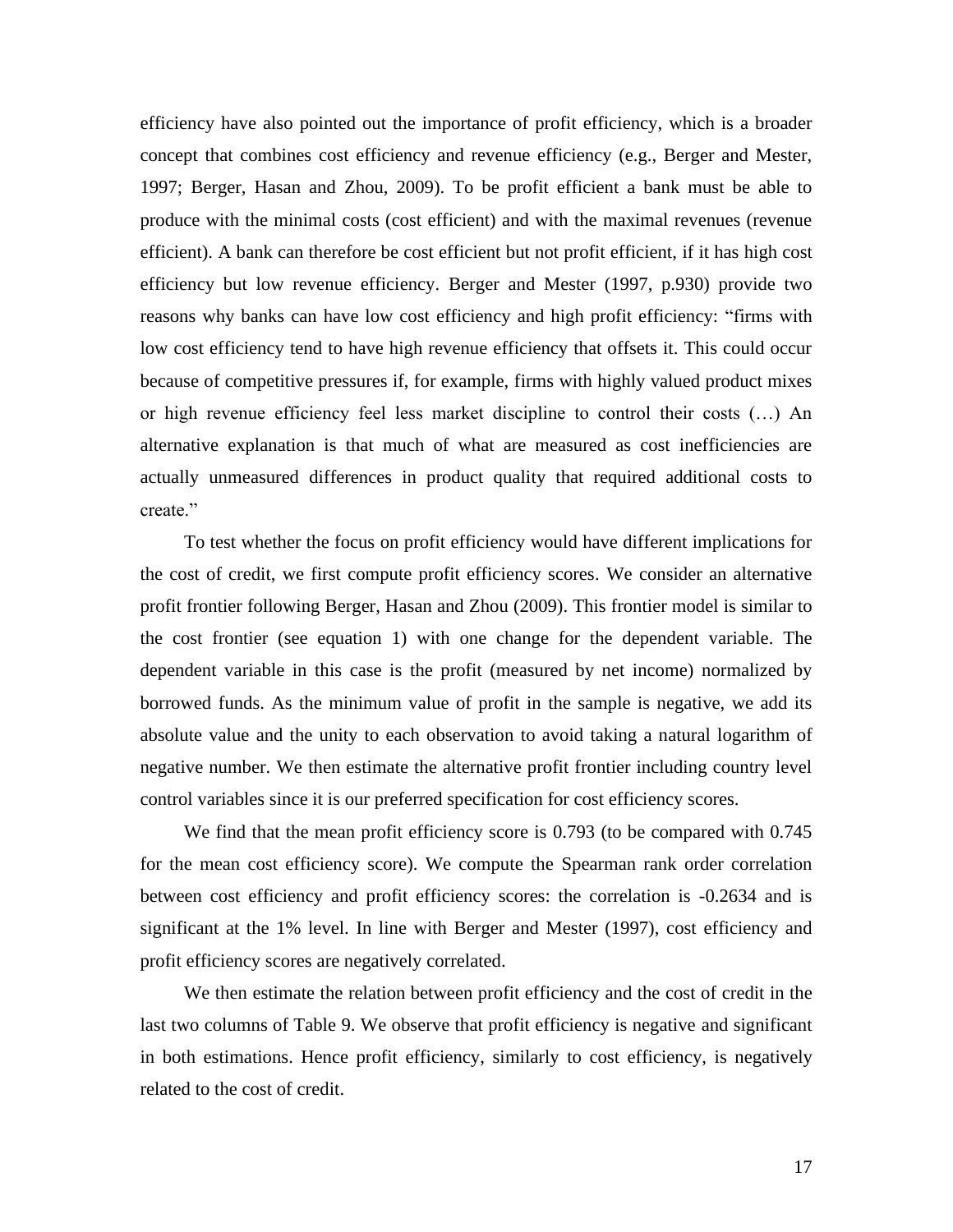*Endogeneity*. A potential concern is that bank risk strategies could be driving our main result. For example, a very risk-averse bank that specializes in lending to low-risk firms will have lower loan loss expenses and may appear to be more cost efficient than the typical bank. It will charge lower interest rates because it is lending to clients with low default risks. To address this concern, we need to observe whether banks with two different levels of cost efficiency are lending to the same firm at different rates. Our data, however, does not allow for such a level of granularity.

To strengthen a casual interpretation of our results, we opt for a matching analysis that allows us to compare the cost of credit of matched firms borrowing from high and low efficiency banks. For clean identification we focus on one-bank firms only. First, we split our sample into two groups by efficiency level. The top 10% of banks (high efficiency) form the treated group and the bottom 10% of banks (low efficiency) form the control group. Using a nearest neighbor matching algorithm, we find similar pairs of firms borrowing from banks in different efficiency groups and then compare their cost of credit.

Formally, let  $D = 1$  if the firm borrows from a high efficiency bank and  $D = 0$  if the firm borrows from a low efficiency bank. Similarly,  $Y_1$  is the cost of credit for a firm that borrows from a high efficiency bank and  $Y_0$  is the cost of credit for a firm that borrows from a bank in a low efficiency group. Then an observed firm's cost of credit is equal to

$$
Y = DY_1 + (1 - D) Y_0 \tag{3}
$$

The difference in the cost of credit could be attributed to the treatment effect when a firm is borrowing simultaneously from high and low efficiency banks, and defined as

$$
\Delta Y = Y_1 - Y_0 \tag{4}
$$

We only observe a firm either borrowing from the high efficiency bank (treatment group) or from the low efficiency bank (control group). To define the best approximation of the difference, we use the exact matching on industry (2-digit NACE) and conduct a nearest neighbor matching procedure that accounts for the similar set of firm-specific characteristics. We assume that banks consider firms' asset structure when setting interest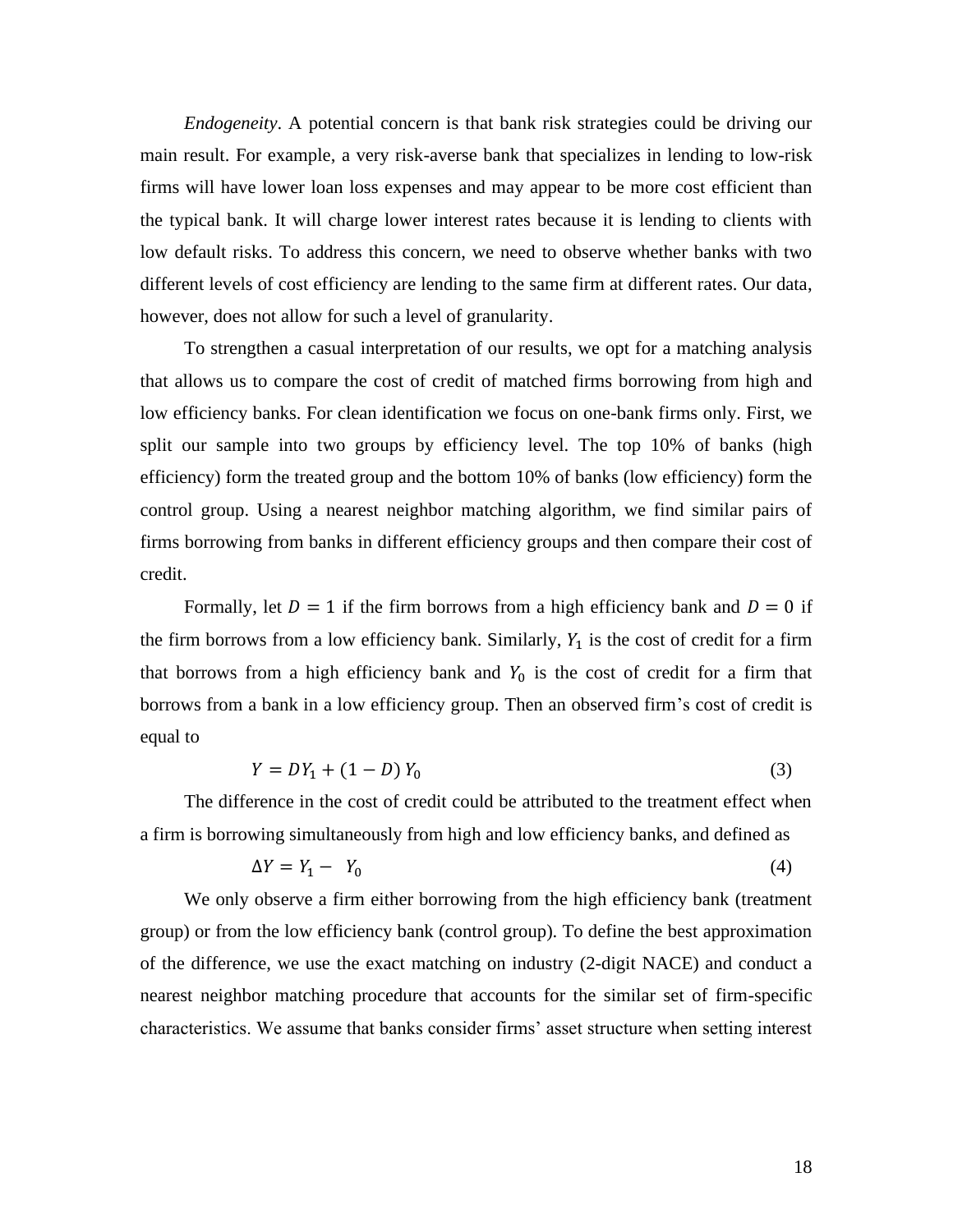rates. Specifically, we match firms on their size and tangibility. <sup>9</sup> Table 10 Panel A presents the results of the matching analysis. The average effect on the treatment group is about -0.009 (standard error 0.002). It is highly statistically significant and robust across all bank efficiency measures. The sign and size of the estimated effect is also very close to our main estimation results reported in Table 5.

We further assess the quality of the matching by comparing the distribution of baseline covariates between treatment and control groups in the matched sample (Austin 2009, 2011). Summary statistics for matched and unmatched samples is reported in Panel B of Table 10. Comparability of firms borrowing from high and low efficiency banks is assessed using standardized differences.<sup>10</sup> The summary statistics appear to indicate a good balance. Matching has significantly diminished systematic differences in means. For example, in the unmatched sample the absolute standardized difference for firm size is 0.683, while in the matched sample it is close to zero (0.002). Overall, balance is achieved for all covariates as they are lying within a 10% window, which has been used in the literature as the definition of a negligible difference (Austin, 2009). We further look at the diagnostic box plots (Figure 1) and the kernel density plots (Figure 2). All the plots using the matched data appear to be balanced.

#### **5. Conclusion**

In this paper we examine the impact of bank efficiency on the cost of credit. We combine firm-level data with bank-level data so that we can identify the level of efficiency of the banks lending money to each firm. We then perform estimations on a large sample of 240,000 companies from nine European countries.

Our key finding is that higher bank efficiency is associated with lower cost of credit. Therefore, we support the view that banks' effectiveness in minimizing costs is transferred to borrowing firms through lower costs of credit. This conclusion is robust

<sup>9</sup> Note that when matching on more than one continuous covariate, the nearest-neighbor matching estimator is biased. We therefore use Abadie and Imbens' (2006, 2011) procedure to correct for this bias.

<sup>10</sup> The advantage of looking at the standardized difference is that, unlike *t*-tests commonly used to assess balancing, the standardized difference is not influenced by sample size (Rosenbaum and Rubin, 1985; Austin 2009).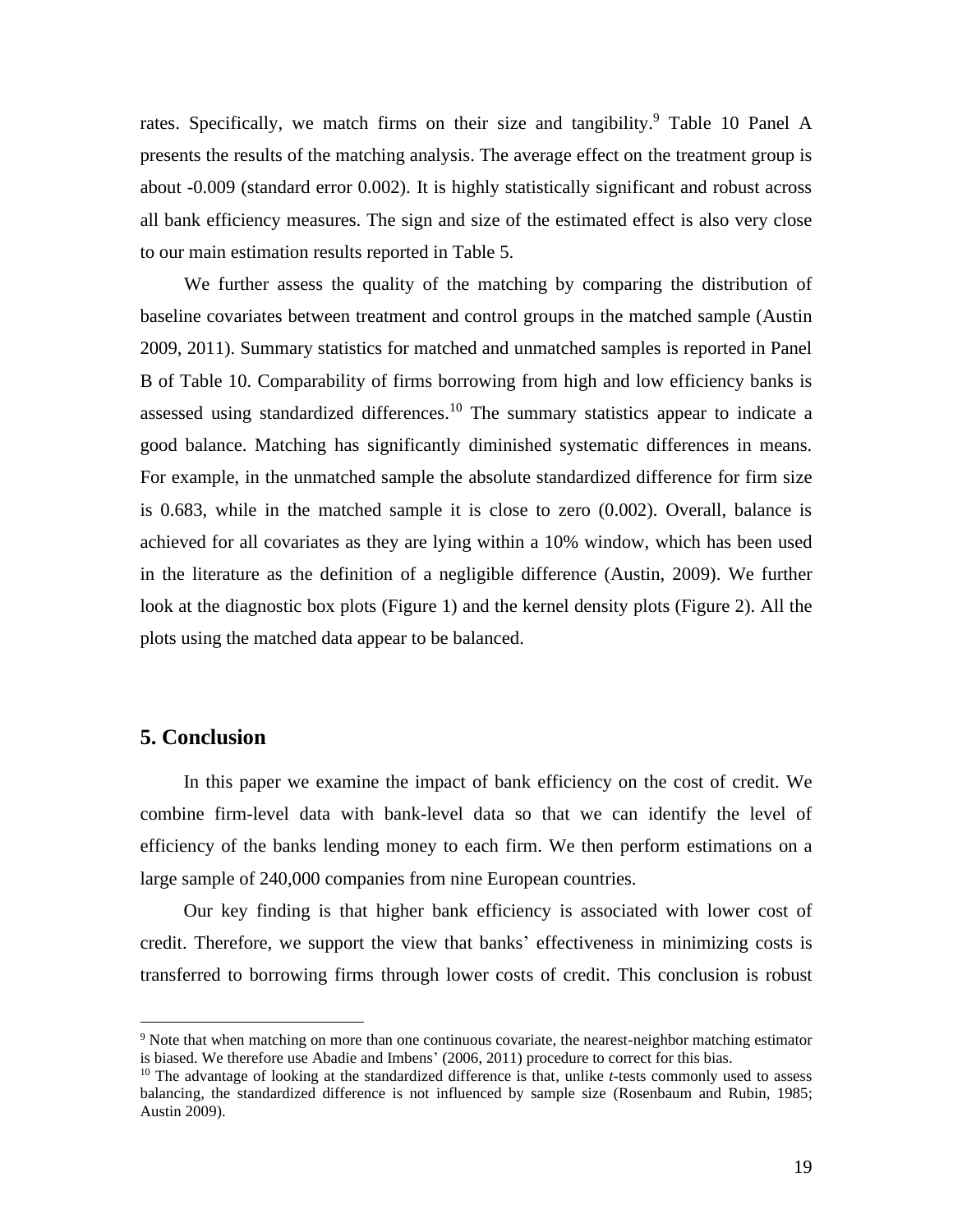using the alternative definition of the cost of credit, the alternative specifications of the frontier, the country sample composition, the set of control variables, and the restriction of the sample to one-bank firms.

We also observe that the impact of bank efficiency on cost of credit differs with the size of the firm. Thus, bank efficiency diminishes the cost of credit only for SMEs. The relationship between bank efficiency and the cost of credit is also negative, but not significant for micro companies and large companies. The negative effect of bank efficiency on the cost of credit is mediated by the Lerner index – lower bank competition facilitates the transfer of greater bank efficiency to lower cost of credit. Finally, we find that greater cost efficiency is transmitted to lower cost of credit mainly by large banks.

The normative implications of our findings are that taking measures to enhance the efficiency of banks, and in particular of large banks, could reduce the cost of credit for firms. Therefore, implementing policies to improve bank efficiency should facilitate access to credit. Literature on bank efficiency has identified a large set of determinants, including bank ownership and capital structure. Using these determinants, authorities can design policies enhancing bank efficiency so as to foster access to credit and thus improve the financing of the economy as a whole.

From a positive perspective, our work can help to understand the cross-country differences in the cost of credit. It demonstrates that bank efficiency is one of the important determinants of the cost of credit and as such should be taken into account alongside the degree of competition or the development of banking markets.

In addition to these implications, our results are of importance for researchers, since they provide a major reason to investigate the level and the determinants of bank efficiency. Our research is an initial step towards understanding the effects of bank efficiency on the cost of credit. Further work is needed to check the relevance of our results with alternative datasets, in particular in emerging and developing countries, where companies suffer the most from the high cost of credit.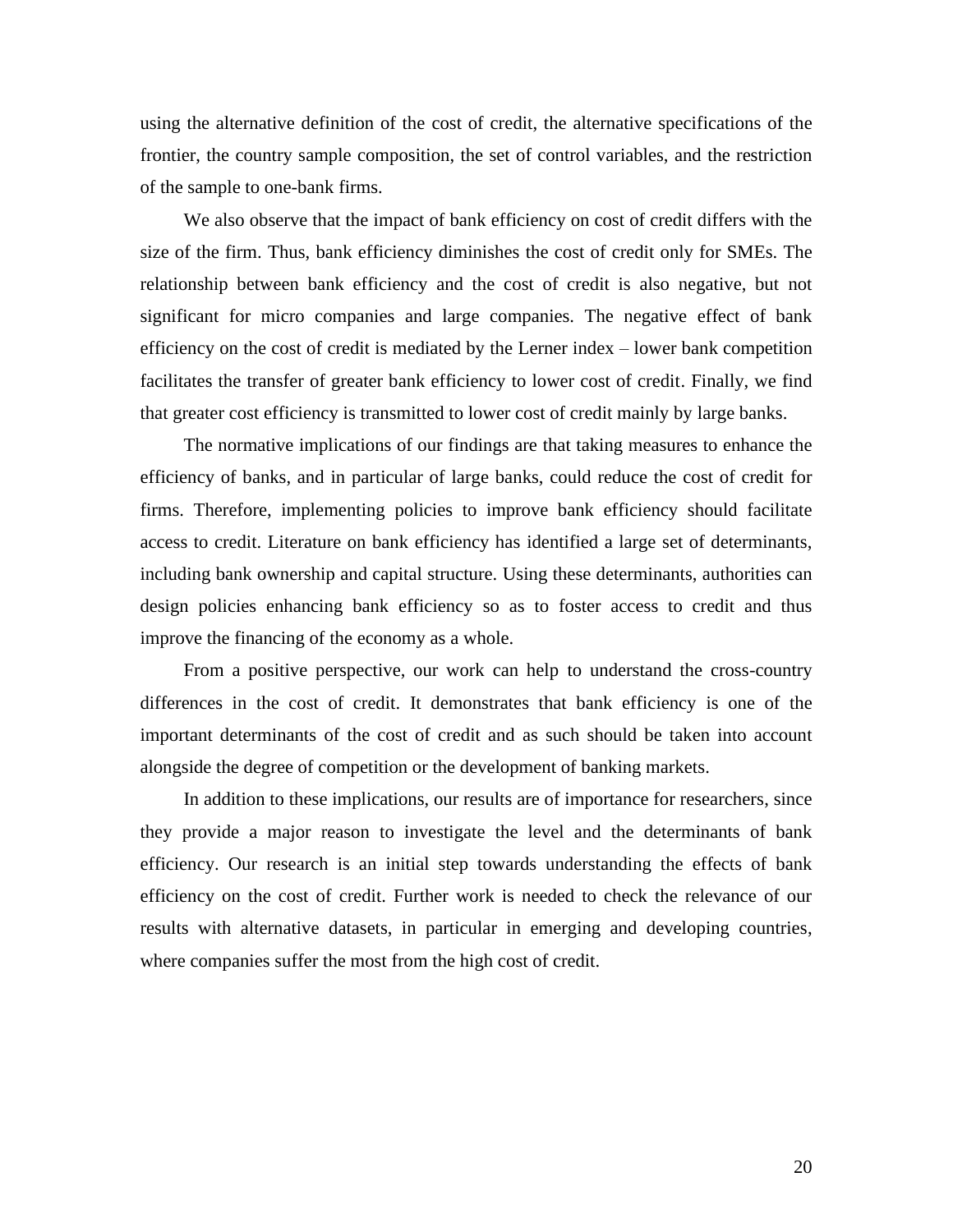#### **References**

- Abadie, A., Imbens, G. W., 2006. "Large Sample Properties of Matching Estimators for Average Treatment Effects." Econometrica 74, 1, 235-267.
- Abadie, A., Imbens, G. W., 2011. "Bias-Corrected Matching Estimators for Average Treatment Effects." Journal of Business & Economic Statistics 29, 1, 1-11.
- Altunbas, Y., Evans, L., Molyneux, P., 2001. "Bank Ownership and Efficiency in Banking." Journal of Money, Credit and Banking 33, 926–954.
- Austin, P. C., 2009. "Balance Diagnostics for Comparing the Distribution of Baseline Covariates between Treatment Groups in Propensity-Score Matched Samples." Statistics in Medicine 28, 25, 3083-3107.
- Austin, P. C., 2011. "An Introduction to Propensity Score Methods for Reducing the Effects of Confounding in Observational Studies." Multivariate Behavioral Research, 46(3), 399-424.
- Altunbas, Y., Evans, L. and Molyneux, P., 2001. "Bank Ownership and Efficiency." Journal of Money, Credit and Banking, 33, 4, 926-954.
- Barth, J., Lin, C., Ma, Y., Seade, J., Song, F., 2013. "Do Bank Regulation, Supervision and Monitoring Enhance or Impede Bank Efficiency?" Journal of Banking and Finance 37, 8, 2879-2892.
- Beck, T., Demirgüc-Kunt, A., Maksimovic, V., 2004. "Bank Competition and Access to Finance: International Evidence." Journal of Money, Credit and Banking 36, 3, 627-648.
- Beck, T., Demirgüc-Kunt, A., Laeven, L., Maksimovic, V., 2006. "The Determinants of Financing Obstacles." Journal of International Money and Finance 25, 932-952.
- Berger, A., 2007. "International Comparisons of Bank Efficiency." Financial Markets, Institutions and Instruments 16, 3, 119-144.
- Berger, A., Bonaccorsi di Patti, E., 2006. "Capital Structure and Firm Performance: A New Approach to Testing Agency Theory and an Application to the Banking Industry." Journal of Banking and Finance 30, 4, 1065-1102.
- Berger, A., Bouwman, C., Kim, D., 2017. "Small Bank Comparative Advantages in Alleviating Financial Constraints and Providing Liquidity Insurance over Time." Review of Financial Studies 30, 10, 3416-3454.
- Berger, A., DeYoung, R., 1997. "Problem Loans and Cost Efficiency in Commercial Banks." Journal of Banking and Finance 21, 849-870.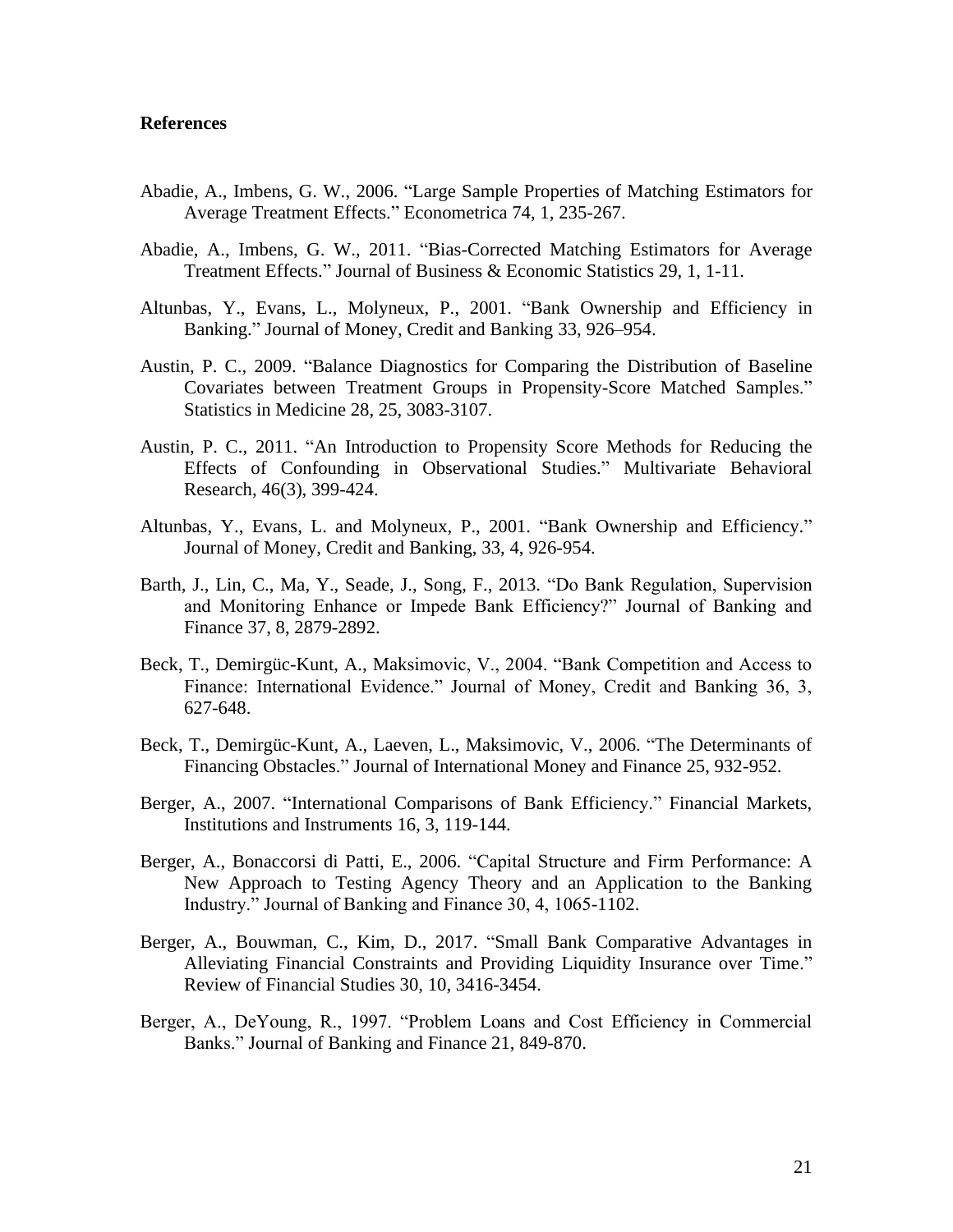- Berger, A., Hasan, I., Zhou, M., 2009. "Bank Ownership and Efficiency in China: What Will Happen in the World's Largest Nation?" Journal of Banking and Finance 33, 113–130.
- Berger, A., Mester, L., 1997. "Inside the Black Box: What Explains Differences in the Efficiencies of Financial Institutions." Journal of Banking and Finance 21, 895-947.
- Berger, A., Miller, N., Petersen, M., Rajan, R., Stein, J., 2005. "Does Function Follow Organizational Form? Evidence from the Lending Practices of Large and Small Banks" Journal of Financial Economics 76, 237-269.
- Bonin, J., Hasan, I., Wachtel, P., 2005. 'Bank Performance, Efficiency and Ownership in Transition Countries.' Journal of Banking and Finance 29, 31-53.
- Carbo-Valverde, S., Rodriguez Fernandez, F., Udell, G., 2009. "Bank Market Power and SME Financing Constraints." Review of Finance, 13, 309-340.
- Casu, B., Girardone, C., 2006. "Bank Competition, Concentration and Efficiency in the Single European Market." The Manchester School 74, 4, 441-468.
- Casu, B., Girardone, C., 2009. "Testing the Relationship between Competition and Efficiency in Banking: A Panel Data Analysis." Economics Letters, 105, 134-137.
- Fiordelisi, F., Marques-Ibanez, D., Molyneux, P., 2011. "Efficiency and Risk in European Banking." Journal of Banking and Finance 35, 5, 1315-1326.
- Fuji, H., Managi, S., Matousek, R., 2014. "Indian Bank Efficiency and Productivity Changes with Undesirable Outputs: A Disaggregated Approach." Journal of Banking and Finance 38, 41-50.
- Fungacova, Z., Shamshur, A., Weill, L., 2017. "Does Bank Competition Reduce Cost of Credit? Cross-Country Evidence from Europe." Journal of Banking and Finance 83, 104-120.
- Goddard, J., Molyneux, P., Williams, J., 2014. "Dealing with Cross-Firm Heterogeneity in Bank Efficiency Estimates: Some Evidence from Latin America." Journal of Banking and Finance 40, 130-142.
- Godlewski, C., Weill, L., 2011. "Does Collateral Help Mitigate Adverse Selection Problems? A Cross-Country Analysis." Journal of Financial Services Research 40, 1, 49-78.
- Hasan, I., Koetter, M., Wedow, M., 2009. "Regional Growth and Finance in Europe: Is There a Quality Effect of Bank Efficiency?" Journal of Banking and Finance 33, 8, 1446-1453.
- Havranek, T., Irsova, Z., Lesanovska, J., 2016. "Bank Efficiency and Interest Rate Pass-Through: Evidence from Czech Loan Products." Economic Modelling 54, 153-169.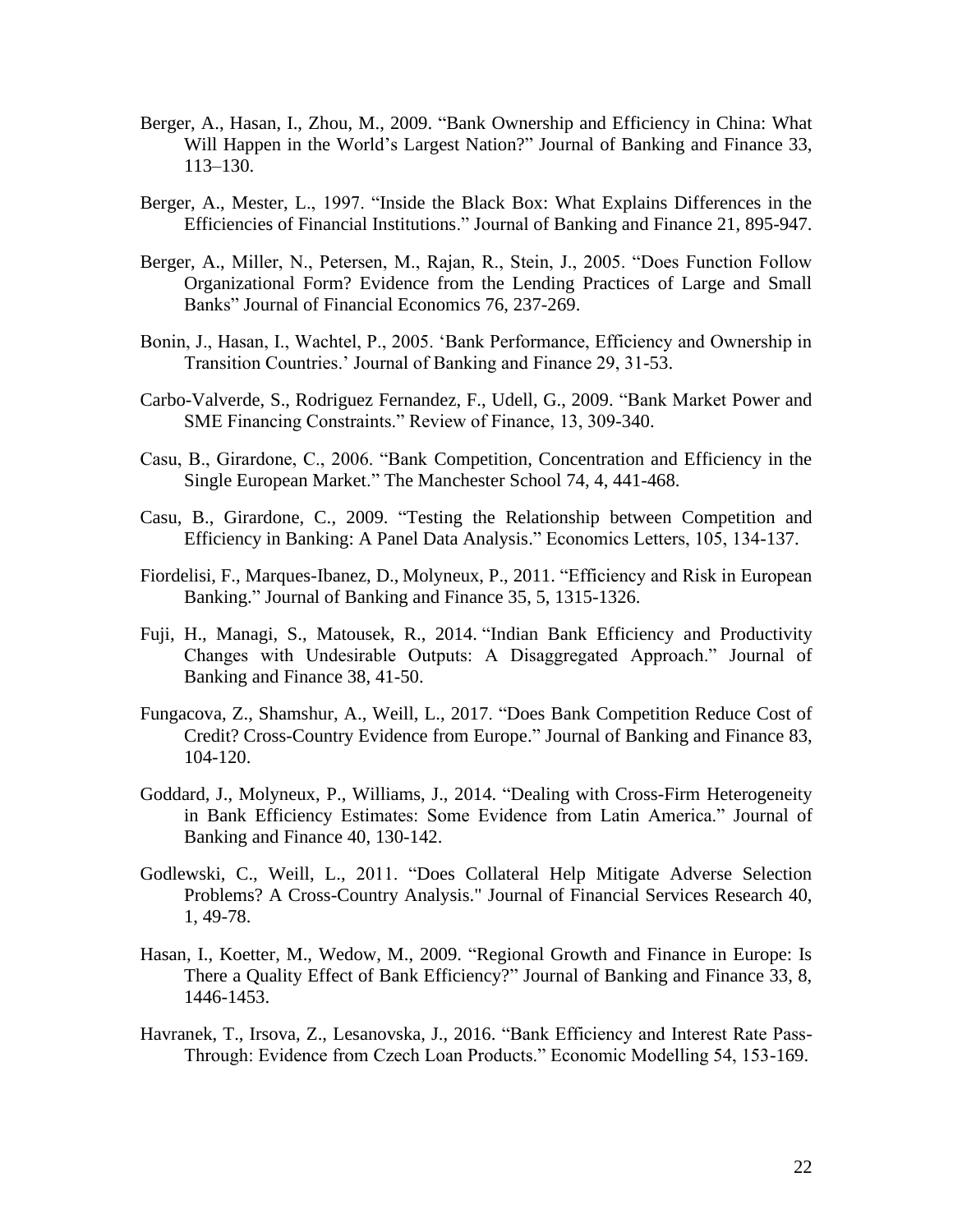- Laeven, L., Ratnovski, L., Tong, H., 2014. "Bank Size and Systemic Risk", IMF Staff Discussion Note 14/04.
- Lensink, R., Meesters, A., Naaborg, I., 2008. "Bank Efficiency and Foreign Ownership: Do Good Institutions Matter?" Journal of Banking and Finance 32, 834–844.
- Lozano-Vivas, A., Pastor, J.T., Pastor, J.M., 2002. "An Efficiency Comparison of European Banking Systems Operating under Different Environmental Conditions." Journal of Productivity Analysis 18, 59-77.
- Lucchetti, R., Papi, L., Zazzaro, A., 2001. "Banks' Inefficiency and Economic Growth: A Micro-Macro Approach." Scottish Journal of Political Economy 48, 400-424.
- Maudos, J., Fernandez de Guevara, J., 2007. "The Cost of Market Power in Banking: Social Welfare Loss vs. Cost Inefficiency." Journal of Banking and Finance, 31, 2, 2103-2125.
- Roman, R., Berger, A., Assaf, A., Tsionas, M., 2016. "Does Efficiency Help Banks Survive and Thrive during Financial Crises." Available at SSRN: https://ssrn.com/abstract=2970251.
- Rosenbaum, P. R., Rubin, D. B., 1985. "Constructing a Control Group Using Multivariate Matched Sampling Methods that Incorporate the Propensity Score." The American Statistician, 39(1), 33-38.
- Vinals, J., Pazarbasioglu, C., Surti, J., Narain, A., Erbenova, M., Chow, J., 2013. "Creating a Safer Financial System: Will the Volcker, Vickers, and Liikanen Structural Measures Help?" IMF Staff Discussion Note 13/04.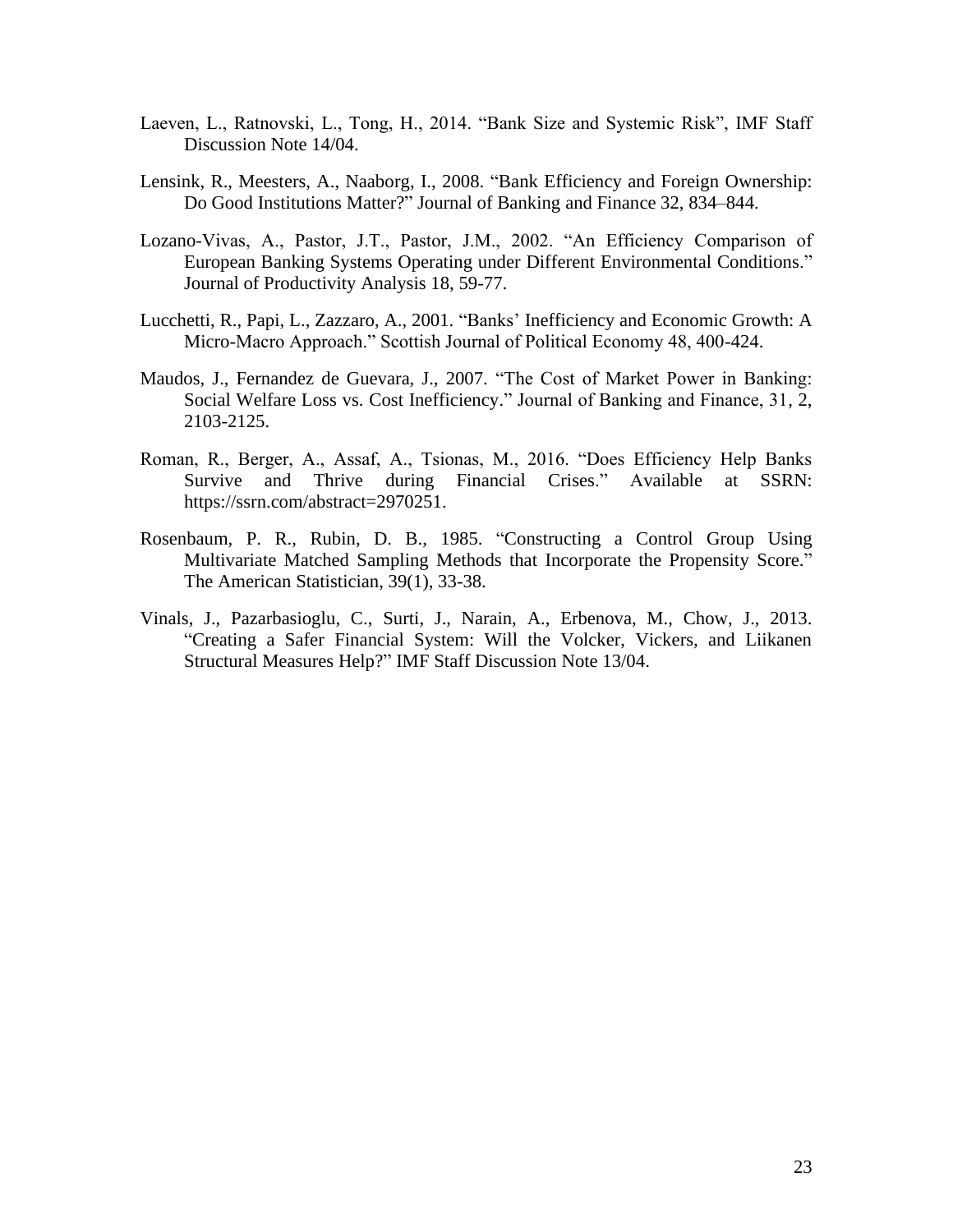#### **Table 1. Descriptive statistics**

This table provides descriptive statistics for the variables used in the estimations. Firm size is the log of total assets in thousand USD. GDP per capita is in USD. The remaining variables are ratios. Definitions of all variables are provided in the Appendix.

|                         | Obs.    | Mean     | Std. Dev. | Min      | Max    |
|-------------------------|---------|----------|-----------|----------|--------|
| Firm-level variables    |         |          |           |          |        |
| Firm size               | 377 925 | 0.808    | 1.616     | $-5.036$ | 5.048  |
| Tangibility             | 377 925 | 0.258    | 0.238     | 0.000    | 0.975  |
| Cost of credit          | 377 925 | 0.069    | 0.083     | 0.000    | 0.619  |
| Country-level variables |         |          |           |          |        |
| Private credit          | 377925  | 113.6    | 14.4      | 77.5     | 134.7  |
| Rule of law             | 377 925 | 1.104    | 0.337     | 0.242    | 1.935  |
| GDP per capita          | 377925  | 32 301   | 7462      | 21 969   | 51 258 |
| Inflation               | 377925  | $-0.197$ | 0.504     | $-1.736$ | 0.897  |
| Bank-level variables    |         |          |           |          |        |
| Bank (cost) efficiency  |         |          |           |          |        |
| No country controls     | 377 925 | 0.738    | 0.071     | 0.135    | 0.969  |
| Country fixed effects   | 377 925 | 0.757    | 0.072     | 0.141    | 0.970  |
| Country-level controls  | 377 593 | 0.745    | 0.074     | 0.133    | 0.969  |
| Profit efficiency       | 377950  | 0.793    | 0.125     | 0.000    | 0.989  |
| Lerner index            | 372 087 | $-0.011$ | 0.294     | $-1.221$ | 1.792  |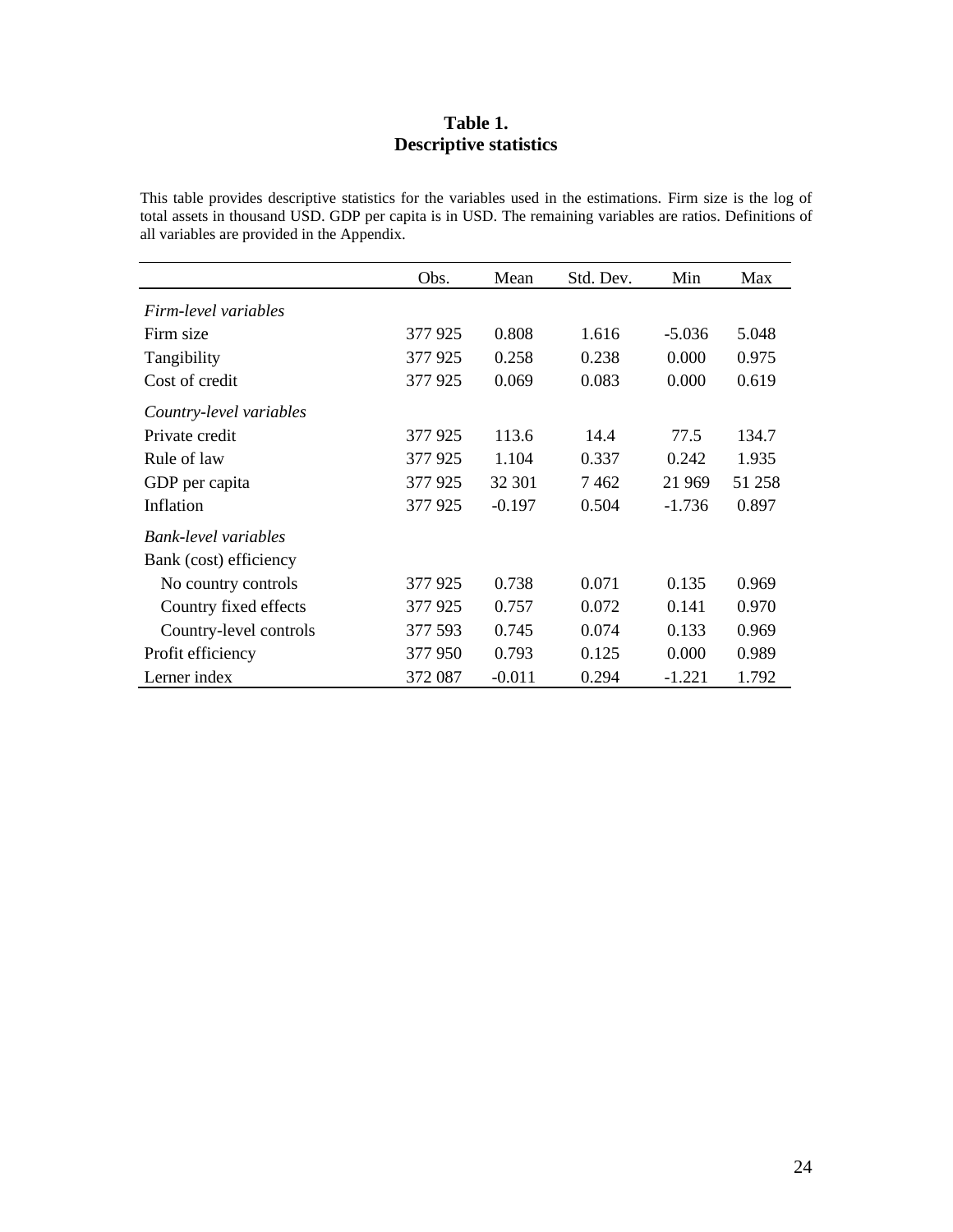#### **Table 2. Number of banks per firm**

| <b>Banks</b> | Frequency | Percent | Cumulative percent |
|--------------|-----------|---------|--------------------|
| 1            | 153 438   | 40.6    | 40.60              |
| 2            | 84 921    | 22.47   | 63.07              |
| 3            | 71 713    | 18.98   | 82.05              |
| 4            | 36 615    | 9.69    | 91.73              |
| 5            | 18740     | 4.96    | 96.69              |
| 6            | 8 0 5 2   | 2.13    | 98.82              |
| 7            | 2 8 5 4   | 0.76    | 99.58              |
| 8            | 1 0 27    | 0.27    | 99.85              |
| 9            | 387       | 0.1     | 99.95              |
| 10           | 138       | 0.04    | 99.99              |
| 11           | 40        | 0.01    | 100                |
| Total        | 377 925   | 100     |                    |

This table provides descriptive statistics for the number of banks used by firms. Definitions of variables are provided in the Appendix.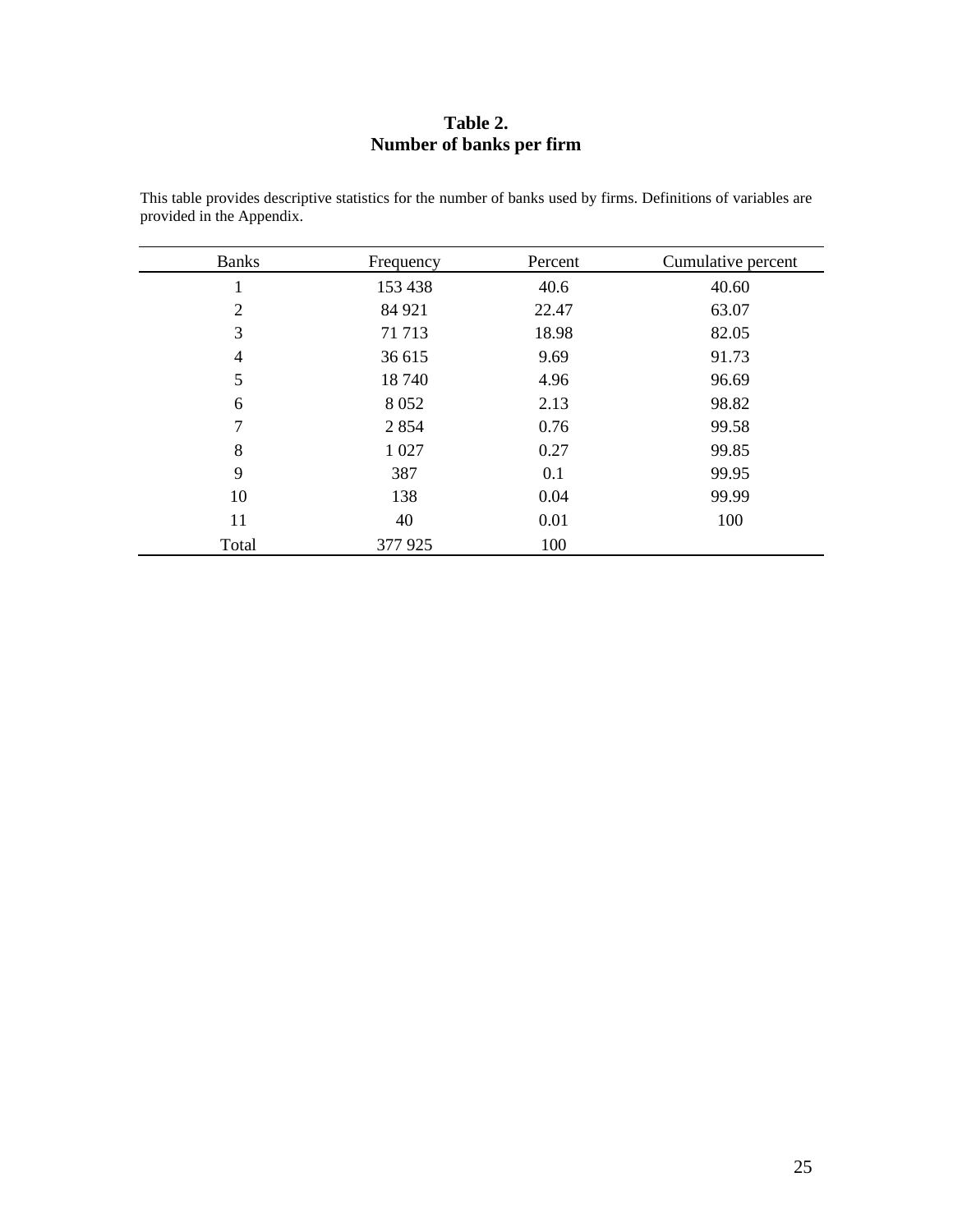#### **Table 3. Bank efficiency scores and sample composition by country**

|                    |       | Country-level variables |          | <b>Banks</b> | Firms   |
|--------------------|-------|-------------------------|----------|--------------|---------|
|                    | Mean  | Std dev.                |          |              |         |
| Austria            | 0.751 | 0.084                   | 3696     | 238          | 2 1 4 3 |
| Germany            | 0.759 | 0.108                   | 18 28 1  | 1 257        | 9474    |
| Spain              | 0.765 | 0.062                   | 183 401  | 180          | 94 933  |
| France             | 0.731 | 0.065                   | 79 815   | 214          | 79 815  |
| United Kingdom     | 0.792 | 0.113                   | 12 2 2 9 | 52           | 12 188  |
| Greece             | 0.590 | 0.029                   | 14 848   | 10           | 6556    |
| Ireland            | 0.828 | 0.111                   | 1674     | 23           | 1673    |
| <b>Netherlands</b> | 0.610 | 0.134                   | 235      | 17           | 182     |
| Portugal           | 0.727 | 0.042                   | 65 4 20  | 115          | 33 699  |

This table provides the descriptive statistics for the efficiency scores estimated with a cross-country stochastic frontier with country variables and the number of observations, banks, and firms by country.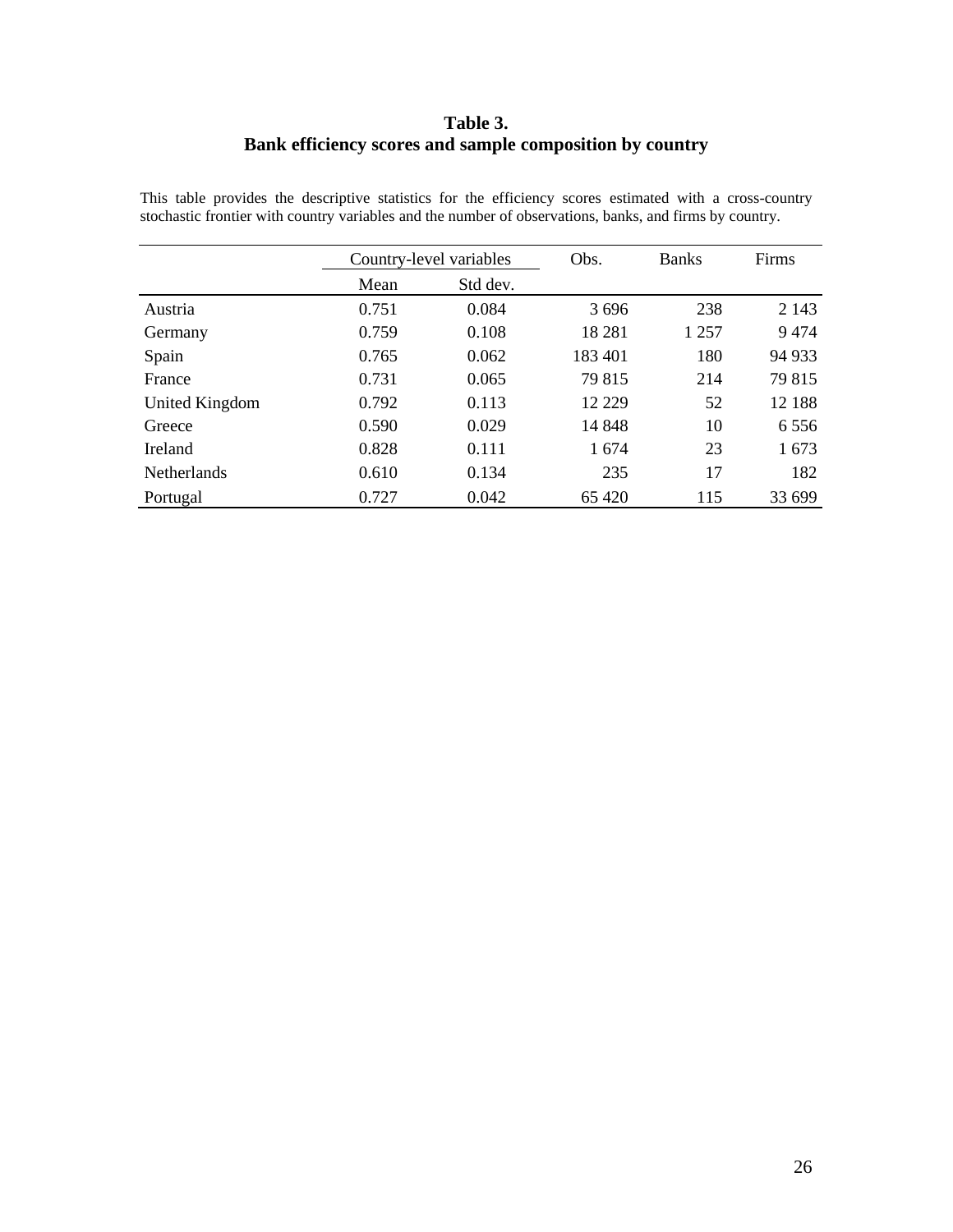#### **Table 4. Bank efficiency scores by size and ownership**

This table presents the descriptive statistics for the efficiency scores estimated with a cross-country stochastic frontier with country variables. A bank is classified as Large bank if it belongs to the top 25% of banks in terms of total assets, otherwise it is classified as Small bank. Size classes are quantiles in total assets. Commercial bank, Cooperative bank, Bank holdings, Savings bank denote the respective bank ownership types.

|                           | Obs.         | Mean  | Std. dev. |  |  |  |  |  |
|---------------------------|--------------|-------|-----------|--|--|--|--|--|
|                           | By size      |       |           |  |  |  |  |  |
| Small bank                | 289 665      | 0.751 | 0.072     |  |  |  |  |  |
| Large bank                | 89 934       | 0.727 | 0.080     |  |  |  |  |  |
| Size class $1st$ quantile | 94 160       | 0.759 | 0.044     |  |  |  |  |  |
| Size class $2nd$ quantile | 95 839       | 0.705 | 0.067     |  |  |  |  |  |
| Size class $3rd$ quantile | 99 666       | 0.787 | 0.060     |  |  |  |  |  |
| Size class $4th$ quantile | 89 934       | 0.727 | 0.083     |  |  |  |  |  |
|                           | By ownership |       |           |  |  |  |  |  |
| Commercial banks          | 283 211      | 0.745 | 0.077     |  |  |  |  |  |
| Cooperative banks         | 45 1 20      | 0.750 | 0.036     |  |  |  |  |  |
| <b>Bank holdings</b>      | 10 239       | 0.787 | 0.022     |  |  |  |  |  |
| Savings banks             | 30 094       | 0.738 | 0.061     |  |  |  |  |  |
| Other banks               | 10 9 35      | 0.702 | 0.135     |  |  |  |  |  |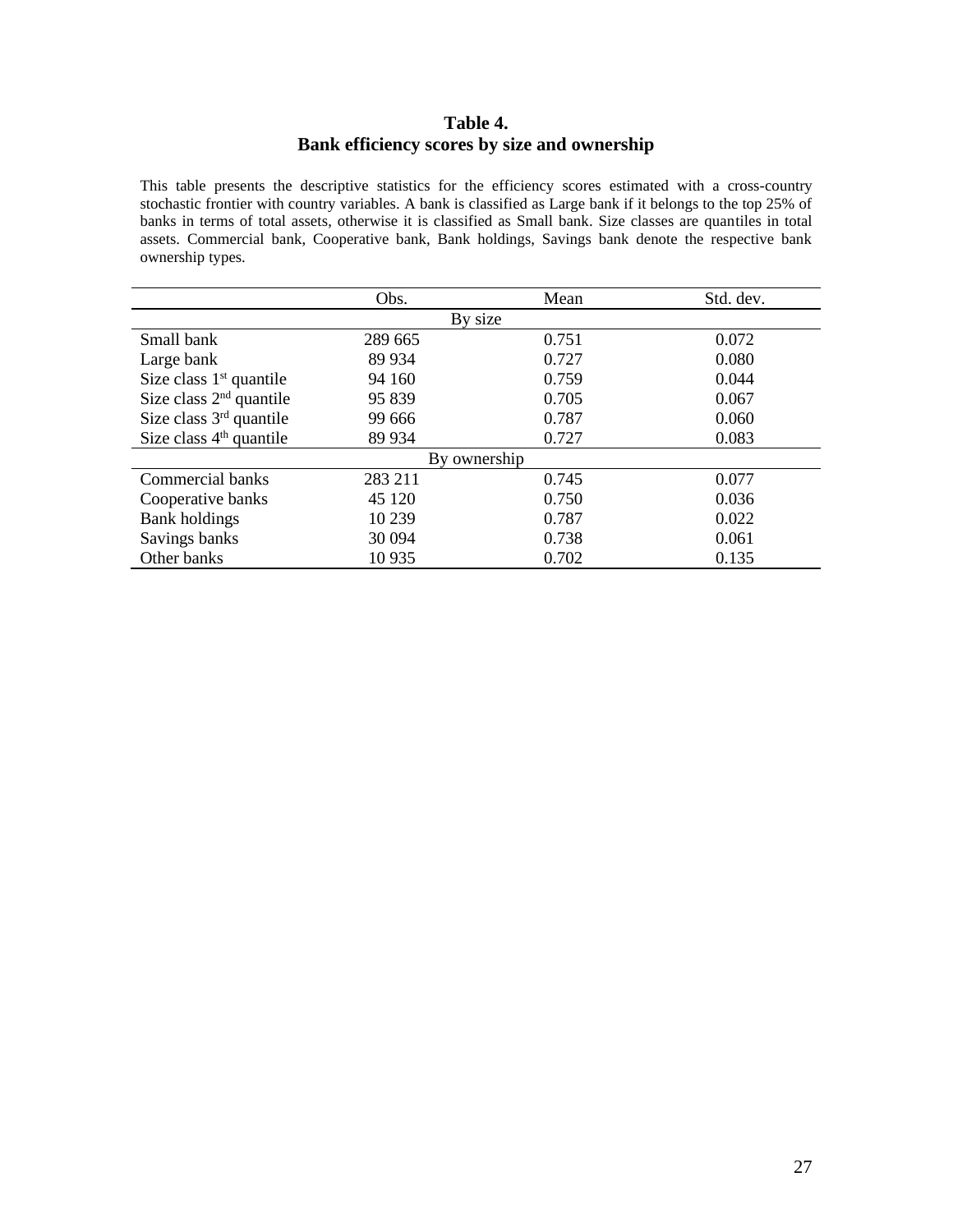#### **Table 5. Main estimations**

This table presents the results of OLS regressions examining the relation between cost of credit and bank efficiency. Definitions of variables are provided in the Appendix. Standard errors (in brackets) are robust to arbitrary heteroskedasticity. \*, \*\*, and \*\*\* indicate statistical significance at the 10%, 5% and 1% level, respectively.

|                        | Dependent variable = $Cost of credit$ |                     |             |                    |             |                        |  |
|------------------------|---------------------------------------|---------------------|-------------|--------------------|-------------|------------------------|--|
|                        |                                       | No country controls |             | <b>Country FEs</b> |             | Country-level controls |  |
|                        | (1)                                   | (2)                 | (3)         | (4)                | (5)         | (6)                    |  |
| Bank efficiency        | $-0.009***$                           | $-0.003$            | $-0.011***$ | $-0.006***$        | $-0.009***$ | 0.002                  |  |
|                        | (0.002)                               | (0.002)             | (0.002)     | (0.002)            | (0.002)     | (0.002)                |  |
| Firm size              | $-0.002***$                           | $-0.002***$         | $-0.002***$ | $-0.002***$        | $-0.002***$ | $-0.002***$            |  |
|                        | (0.000)                               | (0.000)             | (0.000)     | (0.000)            | (0.000)     | (0.000)                |  |
| Tangibility            | $-0.046***$                           | $-0.044***$         | $-0.046***$ | $-0.044***$        | $-0.046***$ | $-0.044***$            |  |
|                        | (0.001)                               | (0.001)             | (0.001)     | (0.001)            | (0.001)     | (0.001)                |  |
| Private credit         |                                       | $-0.000$ ***        |             | $-0.000$ ***       |             | $-0.000***$            |  |
|                        |                                       | (0.000)             |             | (0.000)            |             | (0.000)                |  |
| Rule of law            |                                       | $0.019***$          |             | $0.019***$         |             | $0.020***$             |  |
|                        |                                       | (0.002)             |             | (0.002)            |             | (0.002)                |  |
| GDP per capita         |                                       | $-0.000$ ***        |             | $-0.000$ ***       |             | $-0.000$ ***           |  |
|                        |                                       | (0.000)             |             | (0.000)            |             | (0.000)                |  |
| Inflation              |                                       | $-0.026***$         |             | $-0.026***$        |             | $-0.026***$            |  |
|                        |                                       | (0.001)             |             | (0.001)            |             | (0.001)                |  |
| Constant               | $0.079***$                            | $0.111***$          | $0.080***$  | $0.112***$         | $0.082***$  | $0.109***$             |  |
|                        | (0.008)                               | (0.010)             | (0.008)     | (0.010)            | (0.010)     | (0.010)                |  |
| Industry fixed effects | Yes                                   | Yes                 | Yes         | Yes                | Yes         | Yes                    |  |
| Country fixed effects  | Yes                                   | N <sub>o</sub>      | Yes         | No                 | Yes         | N <sub>o</sub>         |  |
| $R^2$                  | 0.038                                 | 0.036               | 0.038       | 0.036              | 0.038       | 0.036                  |  |
| $\mathbf N$            | 379,599                               | 377,925             | 379,599     | 377,925            | 377,950     | 377,593                |  |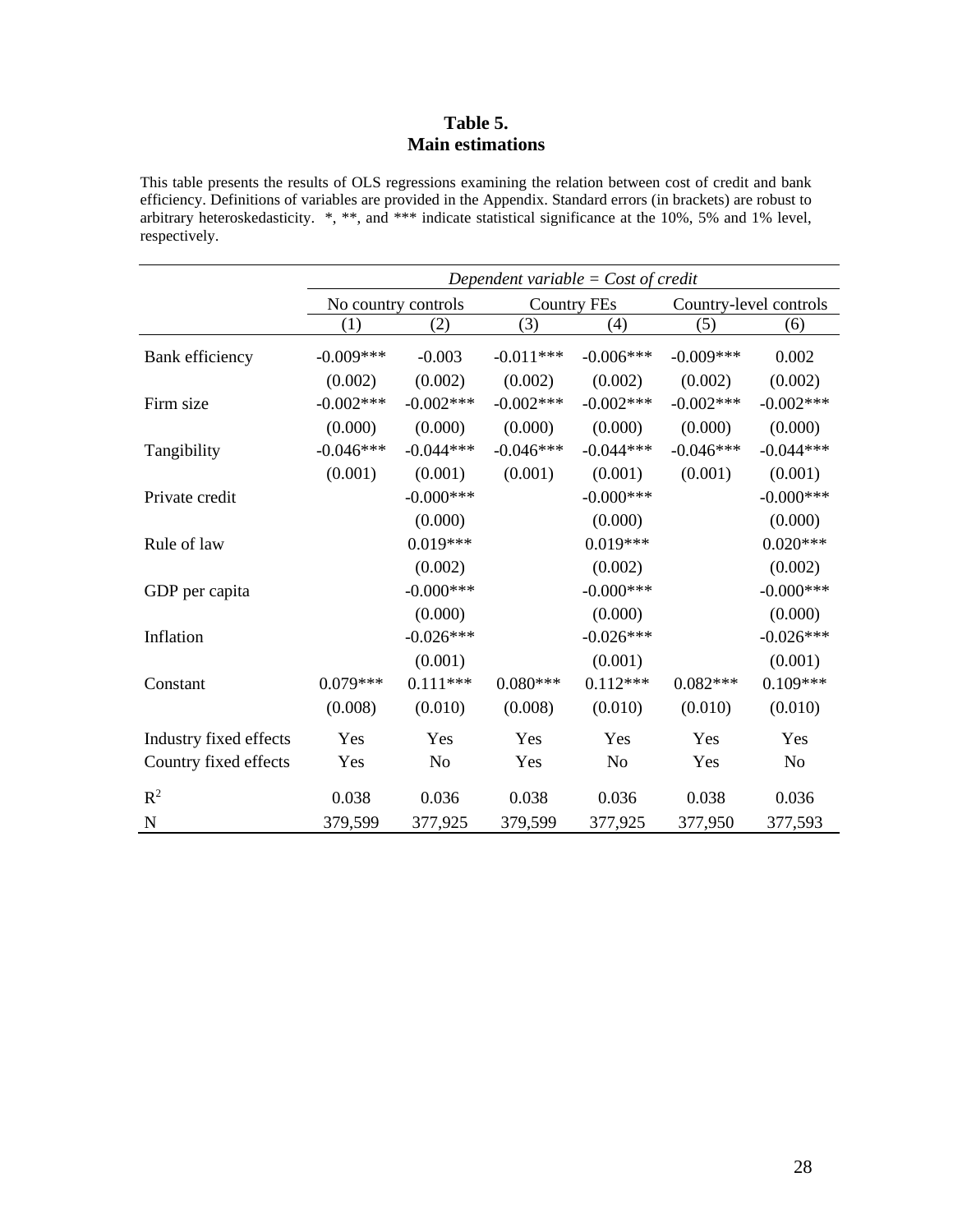#### **Table 6. Estimations by firm size**

This table presents the results of OLS regressions examining the relation between cost of credit and bank efficiency. Efficiency scores are estimated with a cross-country stochastic frontier with country variables. Definitions of variables are provided in the Appendix. Standard errors (in brackets) are robust to arbitrary heteroskedasticity \*, \*\*, and \*\*\* indicate statistical significance at the 10%, 5% and 1% level, respectively.

|                        | Dependent variable = $Cost of credit$ |             |             |              |             |                |  |
|------------------------|---------------------------------------|-------------|-------------|--------------|-------------|----------------|--|
|                        |                                       | Micro       |             | <b>SME</b>   |             | Large          |  |
|                        | (1)                                   | (2)         | (3)         | (4)          | (5)         | (6)            |  |
| Bank efficiency        | $-0.007$                              | $-0.004$    | $-0.008***$ | 0.002        | $-0.011$    | $-0.011$       |  |
|                        | (0.004)                               | (0.004)     | (0.003)     | (0.002)      | (0.011)     | (0.010)        |  |
| Firm size              | $-0.006***$                           | $-0.006***$ | $-0.002***$ | $-0.001***$  | $0.004***$  | $0.004***$     |  |
|                        | (0.000)                               | (0.000)     | (0.000)     | (0.000)      | (0.001)     | (0.001)        |  |
| Tangibility            | $-0.043***$                           | $-0.043***$ | $-0.047***$ | $-0.045***$  | $-0.048***$ | $-0.050***$    |  |
|                        | (0.001)                               | (0.001)     | (0.001)     | (0.001)      | (0.004)     | (0.004)        |  |
| Private credit         |                                       | $-0.000$    |             | $-0.000$ *** |             | $-0.000$ ***   |  |
|                        |                                       | (0.000)     |             | (0.000)      |             | (0.000)        |  |
| Rule of law            |                                       | $0.032***$  |             | $0.022***$   |             | $-0.032***$    |  |
|                        |                                       | (0.012)     |             | (0.002)      |             | (0.008)        |  |
| GDP per capita         |                                       | $-0.000$    |             | $-0.000$ *** |             | $0.000***$     |  |
|                        |                                       | (0.000)     |             | (0.000)      |             | (0.000)        |  |
| Inflation              |                                       | $-0.034***$ |             | $-0.027***$  |             | $-0.005$       |  |
|                        |                                       | (0.005)     |             | (0.001)      |             | (0.004)        |  |
| Constant               | 0.027                                 | 0.000       | $0.079***$  | $0.115***$   | $0.218***$  | $0.254***$     |  |
|                        | (0.018)                               | (0.022)     | (0.011)     | (0.011)      | (0.010)     | (0.013)        |  |
| Industry fixed effects | Yes                                   | Yes         | Yes         | Yes          | Yes         | Yes            |  |
| Country fixed effects  | Yes                                   | No          | Yes         | No           | Yes         | N <sub>o</sub> |  |
| $R^2$                  | 0.046                                 | 0.046       | 0.037       | 0.036        | 0.080       | 0.076          |  |
|                        |                                       |             |             |              |             |                |  |
| $\mathbf N$            | 112,460                               | 112,425     | 252,753     | 252,449      | 12,737      | 12,719         |  |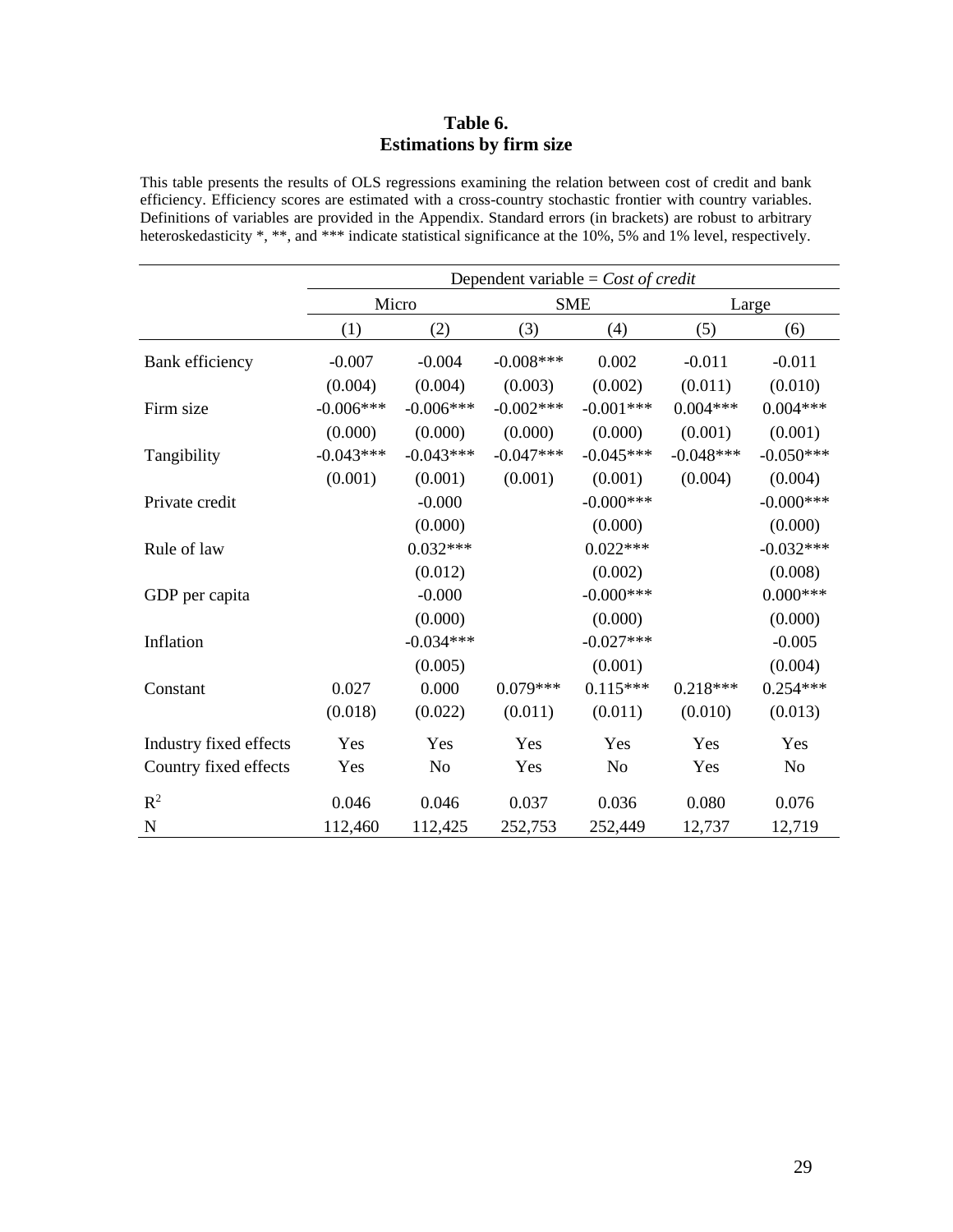#### **Table 7. Moderating effects of bank competition, bank size and bank ownership**

This table presents the results of OLS regressions examining the relation between cost of credit and bank efficiency. Efficiency scores are estimated with a cross-country stochastic frontier with country variables. The Lerner index is defined as the difference between price and marginal cost divided by price. Large bank is a dummy variable equal to one if the bank belongs to the top 25% of banks in terms of total assets and zero otherwise. Commercial bank, Cooperative bank, Bank holding, Savings bank are dummy variables equal to one if the bank belongs to this ownership type and zero otherwise. Definitions of variables are provided in the Appendix. Standard errors (in brackets) are robust to arbitrary heteroskedasticity. \*, \*\*, and \*\*\* indicate statistical significance at the 10%, 5% and 1% level, respectively.

|                          | Dependent variable = $Cost of credit$ |               |             |                            |             |                                 |
|--------------------------|---------------------------------------|---------------|-------------|----------------------------|-------------|---------------------------------|
|                          | competition                           | The impact of |             | The impact of<br>bank size |             | The impact of<br>bank ownership |
|                          | (1)                                   | (2)           | (3)         | (3)                        | (5)         | (6)                             |
|                          |                                       |               |             |                            |             |                                 |
| Bank efficiency          | $-0.008**$                            | $-0.0002$     | $-0.004$    | $0.014***$                 | $-0.007$    | $-0.017***$                     |
|                          | (0.002)                               | (0.002)       | (0.003)     | (0.003)                    | (0.006)     | (0.006)                         |
| Lerner index             | $0.019**$                             | $0.040**$     |             |                            |             |                                 |
|                          | (0.005)                               | (0.005)       |             |                            |             |                                 |
| Bank efficiency $\times$ | $-0.029**$                            | $-0.057**$    |             |                            |             |                                 |
| Lerner index             | (0.006)                               | (0.006)       |             |                            |             |                                 |
| Bank efficiency $\times$ |                                       |               | $-0.004$    | $-0.030***$                |             |                                 |
| Large bank               |                                       |               | (0.005)     | (0.005)                    |             |                                 |
| Large bank               |                                       |               | 0.004       | $0.024***$                 |             |                                 |
|                          |                                       |               | (0.004)     | (0.004)                    |             |                                 |
| Bank efficiency×         |                                       |               |             |                            | 0.003       | $0.025***$                      |
| Commercial bank          |                                       |               |             |                            | (0.006)     | (0.006)                         |
| Bank efficiency×         |                                       |               |             |                            | $-0.001$    | $0.020*$                        |
| Cooperative bank         |                                       |               |             |                            | (0.012)     | (0.012)                         |
| Bank efficiency×         |                                       |               |             |                            | 0.044       | 0.015                           |
| <b>Bank</b> holding      |                                       |               |             |                            | (0.039)     | (0.039)                         |
| Bank efficiency×         |                                       |               |             |                            | $-0.016$    | 0.005                           |
| Savings bank             |                                       |               |             |                            | (0.010)     | (0.010)                         |
| Commercial bank          |                                       |               |             |                            | $-0.000$    | $-0.016***$                     |
|                          |                                       |               |             |                            | (0.005)     | (0.004)                         |
| Cooperative bank         |                                       |               |             |                            | $-0.006$    | $-0.024***$                     |
|                          |                                       |               |             |                            | (0.009)     | (0.009)                         |
| Bank holding             |                                       |               |             |                            | $-0.036$    | $-0.013$                        |
|                          |                                       |               |             |                            | (0.030)     | (0.031)                         |
| Savings bank             |                                       |               |             |                            | 0.009       | $-0.005$                        |
|                          |                                       |               |             |                            | (0.007)     | (0.007)                         |
| Firm size                | $-0.002**$                            | $-0.002**$    | $-0.002***$ | $-0.002***$                | $-0.002***$ | $-0.002***$                     |
|                          | (0.000)                               | (0.000)       | (0.000)     | (0.000)                    | (0.000)     | (0.000)                         |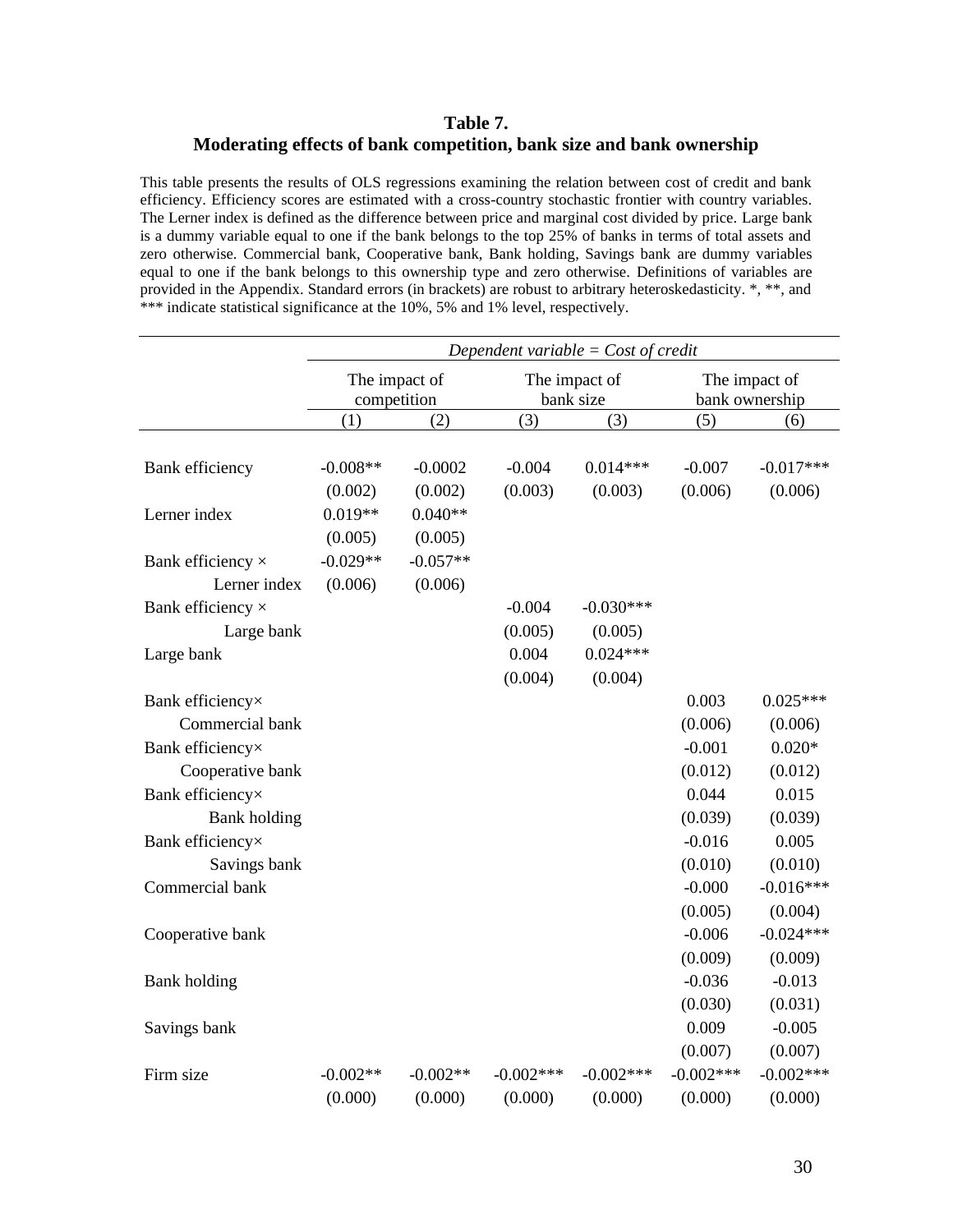| Tangibility            | $-0.045**$ | $-0.043**$     | $-0.046***$ | $-0.044***$    | $-0.046***$ | $-0.044***$    |
|------------------------|------------|----------------|-------------|----------------|-------------|----------------|
|                        | (0.001)    | (0.001)        | (0.001)     | (0.001)        | (0.001)     | (0.001)        |
| Private credit         |            | $-0.001**$     |             | $-0.001***$    |             | $-0.001***$    |
|                        |            | (0.000)        |             | (0.000)        |             | (0.000)        |
| Rule of law            |            | $0.025**$      |             | $0.027***$     |             | $0.018***$     |
|                        |            | (0.002)        |             | (0.002)        |             | (0.002)        |
| GDP per capita         |            | $-0.000**$     |             | $-0.000***$    |             | $-0.000$ ***   |
|                        |            | (0.000)        |             | (0.000)        |             | (0.000)        |
| Inflation              |            | $-0.030**$     |             | $-0.030***$    |             | $-0.025***$    |
|                        |            | (0.001)        |             | (0.001)        |             | (0.001)        |
| Constant               | $0.085**$  | $0.131**$      | $0.078***$  | $0.106***$     | $0.065***$  | $0.135***$     |
|                        | (0.002)    | (0.003)        | (0.011)     | (0.010)        | (0.000)     | (0.000)        |
| Industry fixed effects | Yes        | Yes            | Yes         | Yes            | Yes         | Yes            |
| Country fixed effects  | Yes        | N <sub>0</sub> | Yes         | N <sub>0</sub> | Yes         | N <sub>0</sub> |
| $\mathbb{R}^2$         | 0.036      | 0.035          | 0.038       | 0.037          | 0.039       | 0.038          |
| N                      | 370,438    | 370,081        | 377,950     | 377,593        | 377,949     | 377,592        |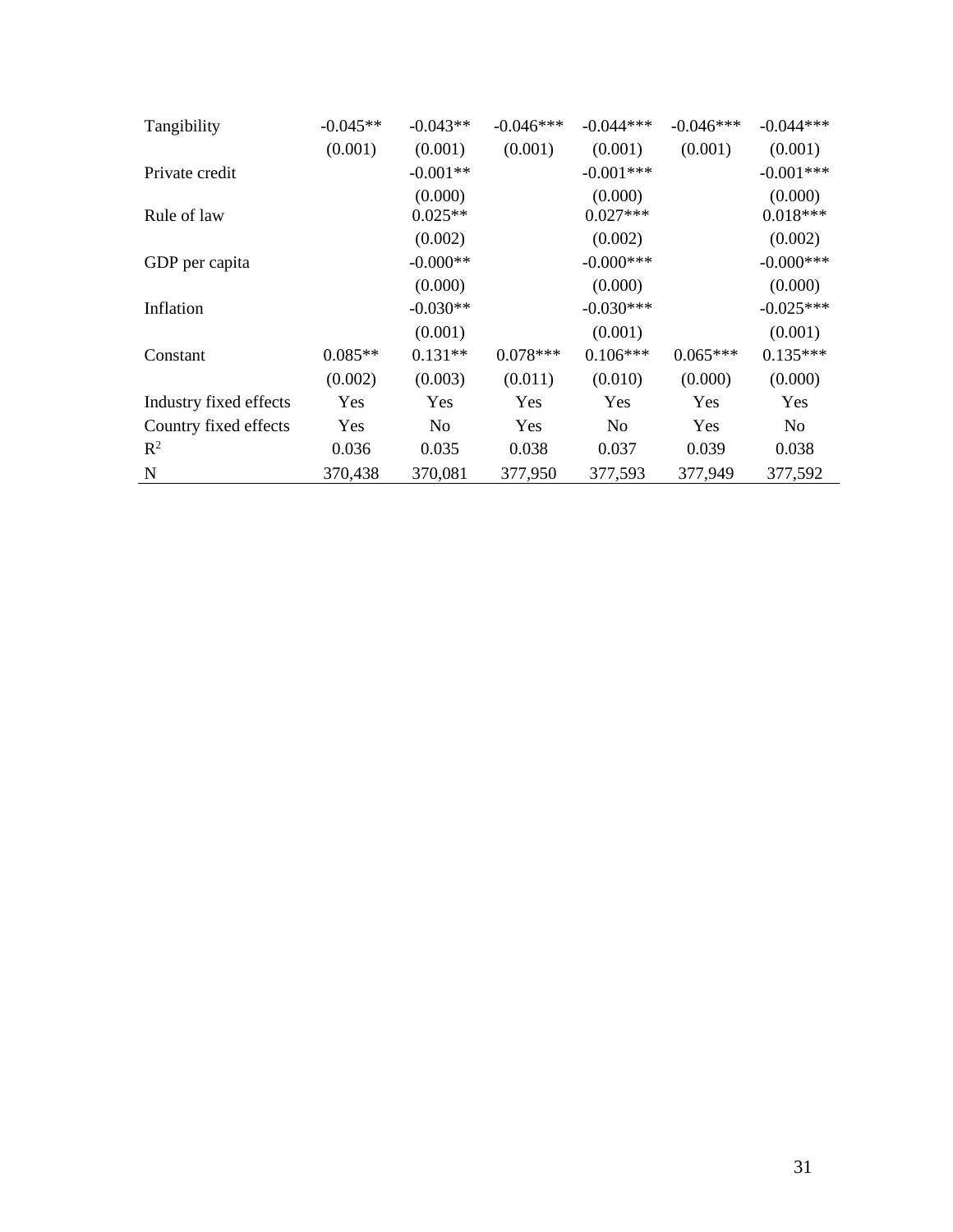#### **Table 8. Robustness checks 1/2**

This table presents the results of OLS regressions examining the relation between cost of credit and bank efficiency. Efficiency scores are estimated with a cross-country stochastic frontier with country variables. Estimations (1) and (2) are performed on the subsample of firms with only one bank. Specifications (3) and (4) employ an alternative measure for the cost of credit that is the ratio of interest paid to total debt. Definitions of variables are provided in the Appendix. Standard errors (in brackets) are robust to arbitrary heteroskedasticity \*, \*\*, and \*\*\* indicate statistical significance at the 10%, 5% and 1% level, respectively.

|                        | Dependent variable = $Cost$ of credit |                             |             |                             |  |  |
|------------------------|---------------------------------------|-----------------------------|-------------|-----------------------------|--|--|
|                        |                                       | One-bank relationship firms |             | Alternative measure of cost |  |  |
|                        |                                       | only                        | of credit   |                             |  |  |
|                        |                                       |                             |             |                             |  |  |
| Bank efficiency        | $-0.009***$                           | $-0.006*$                   | $-0.005***$ | 0.002                       |  |  |
|                        | (0.003)                               | (0.003)                     | (0.002)     | (0.002)                     |  |  |
| Firm size              | $-0.000**$                            | $-0.000*$                   | $-0.004***$ | $-0.003***$                 |  |  |
|                        | (0.000)                               | (0.000)                     | (0.000)     | (0.000)                     |  |  |
| Tangibility            | $-0.046***$                           | $-0.045***$                 | $-0.031***$ | $-0.029***$                 |  |  |
|                        | (0.001)                               | (0.001)                     | (0.000)     | (0.000)                     |  |  |
| Private credit         |                                       | $-0.000$ ***                |             | $-0.001***$                 |  |  |
|                        |                                       | (0.000)                     |             | (0.000)                     |  |  |
| Rule of law            |                                       | 0.001                       |             | $0.051***$                  |  |  |
|                        |                                       | (0.004)                     |             | (0.001)                     |  |  |
| GDP per capita         |                                       | $-0.000$                    |             | $-0.000$ ***                |  |  |
|                        |                                       | (0.000)                     |             | (0.000)                     |  |  |
| Inflation              |                                       | $-0.016***$                 |             | $-0.036***$                 |  |  |
|                        |                                       | (0.002)                     |             | (0.001)                     |  |  |
| Constant               | $0.082***$                            | $0.116***$                  | $0.070***$  | $0.129***$                  |  |  |
|                        | (0.011)                               | (0.011)                     | (0.010)     | (0.010)                     |  |  |
|                        |                                       |                             |             |                             |  |  |
| Industry fixed effects | Yes                                   | Yes                         | Yes         | Yes                         |  |  |
| Country fixed effects  | Yes                                   | N <sub>o</sub>              | Yes         | N <sub>o</sub>              |  |  |
|                        |                                       |                             |             |                             |  |  |
| R <sup>2</sup>         | 0.030                                 | 0.029                       | 0.042       | 0.041                       |  |  |
| N                      | 153,465                               | 153,109                     | 371,593     | 371,240                     |  |  |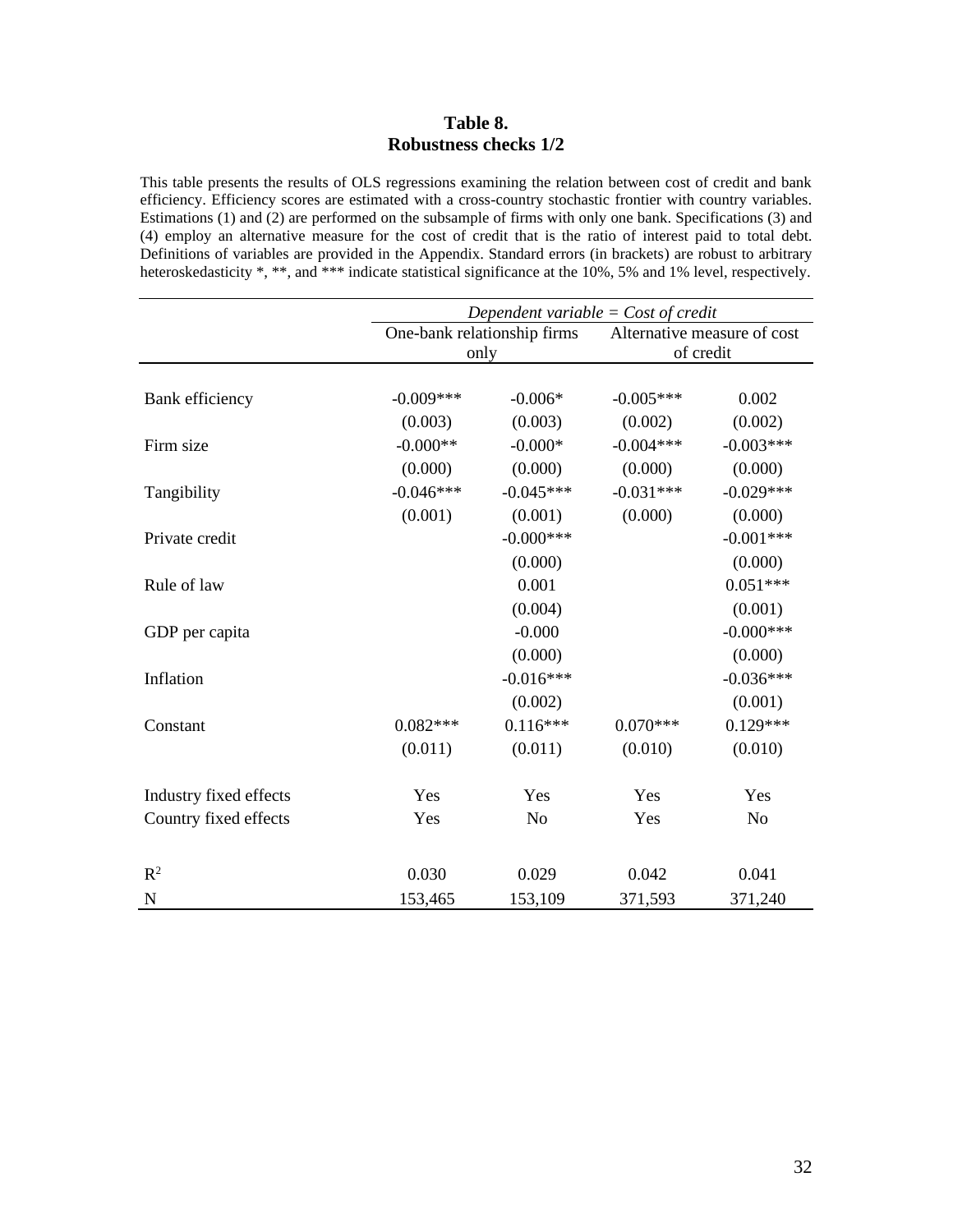#### **Table 9. Robustness checks 2/2**

This table presents the results of OLS regressions examining the relation between cost of credit and bank efficiency. Efficiency scores are estimated with a cross-country stochastic frontier with country variables. Estimations (1) and (2) are performed on the sample excluding France and Spain, both countries together representing 70% of observations. Specifications (3) and (4) employ an alternative efficiency measure, specifically, profit efficiency. Definitions of variables are provided in the Appendix. Standard errors (in brackets) are robust to arbitrary heteroskedasticity \*, \*\*, and \*\*\* indicate statistical significance at the 10%, 5% and 1% level, respectively.

|                        |              | Dependent variable = $Cost$ of credit |             |                   |  |  |
|------------------------|--------------|---------------------------------------|-------------|-------------------|--|--|
|                        |              | Without France and Spain              |             | Profit efficiency |  |  |
|                        |              |                                       |             |                   |  |  |
| Bank efficiency        | $-0.008**$   | $-0.013***$                           |             |                   |  |  |
|                        | (0.004)      | (0.004)                               |             |                   |  |  |
| Profit efficiency      |              |                                       | $-0.013***$ | $-0.004***$       |  |  |
|                        |              |                                       | (0.001)     | (0.001)           |  |  |
| Firm size              | $-0.002$ *** | $-0.002***$                           | $-0.002***$ | $-0.002***$       |  |  |
|                        | (0.000)      | (0.000)                               | (0.000)     | (0.000)           |  |  |
| Tangibility            | $-0.035***$  | $-0.035***$                           | $-0.048***$ | $-0.044***$       |  |  |
|                        | (0.001)      | (0.001)                               | (0.001)     | (0.001)           |  |  |
| Private credit         |              | $-0.001***$                           |             | $-0.000$ ***      |  |  |
|                        |              | (0.000)                               |             | (0.000)           |  |  |
| Rule of law            |              | $0.013***$                            |             | $0.016***$        |  |  |
|                        |              | (0.005)                               |             | (0.002)           |  |  |
| GDP per capita         |              | $-0.000$                              |             | $-0.000$ ***      |  |  |
|                        |              | (0.000)                               |             | (0.000)           |  |  |
| Inflation              |              | $-0.021***$                           |             | $-0.025***$       |  |  |
|                        |              | (0.002)                               |             | (0.001)           |  |  |
| Constant               | $0.060***$   | $0.132***$                            | $0.076***$  | $0.113***$        |  |  |
|                        | (0.022)      | (0.011)                               | (0.000)     | (0.000)           |  |  |
| Industry fixed effects | Yes          | Yes                                   | Yes         | Yes               |  |  |
| Country fixed effects  | Yes          | N <sub>o</sub>                        | Yes         | N <sub>0</sub>    |  |  |
| $\mathbb{R}^2$         | 0.074        | 0.073                                 | 0.029       | 0.036             |  |  |
| $\mathbf N$            | 114,743      | 114,386                               | 377,949     | 377,592           |  |  |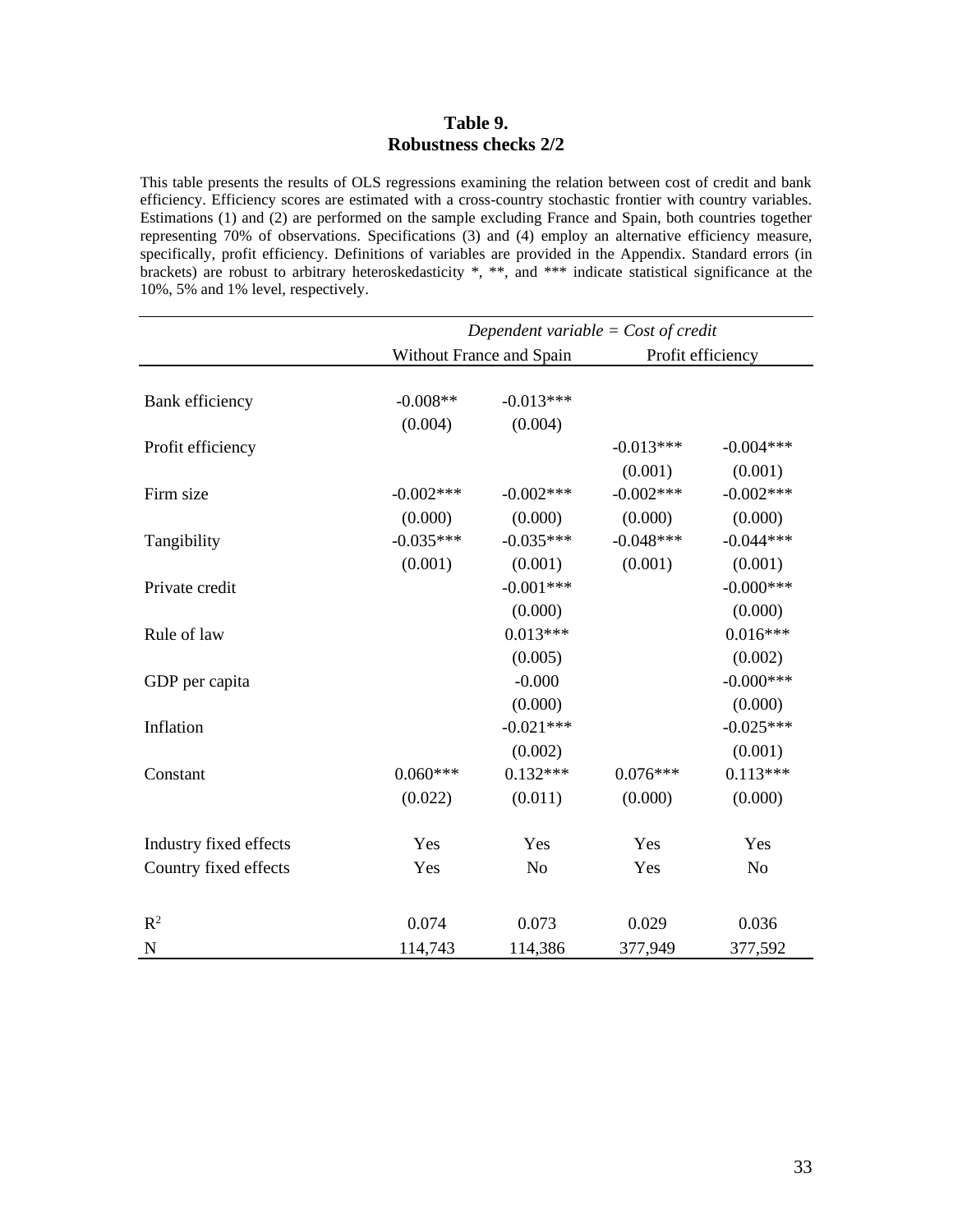#### **Table 10.**

#### **Nearest Neighbor Matching: Bank Efficiency and Cost of Credit**

The table reports the results for the nearest neighbor matching procedure using one-bank firms. We split the sample by bank efficiency level. The top 10% of banks (high efficiency) form the treated group and the bottom 10% of banks (low efficiency) form the control group. We then analyze the effect of borrowing from high efficiency banks on the cost of credit of firms by estimating the Average Treatment Effect on Treated (ATT). Panel A presents matching results and Panel B provides a covariate balance summary. Variable definitions are provided in the Appendix. \*, \*\*, and \*\*\* indicate statistical significance at the 10%, 5%, and 1% levels respectively.

#### Panel A. Nearest Neighbor Matching

|                                | Outcome variable = $Cost of Credit$   |              |                                                                  |  |  |
|--------------------------------|---------------------------------------|--------------|------------------------------------------------------------------|--|--|
|                                | (Average Treatment Effect on Treated) |              |                                                                  |  |  |
|                                |                                       |              | No country controls Country fixed effects Country-level controls |  |  |
|                                |                                       |              |                                                                  |  |  |
| Difference (Treated - Control) | $-0.0091***$                          | $-0.0087***$ | $-0.0097***$                                                     |  |  |
|                                | (0.002)                               | (0.002)      | (0.002)                                                          |  |  |

#### Panel B. Covariate Balance Summary

|                        | Standardized differences |         |       | Variance ratio |
|------------------------|--------------------------|---------|-------|----------------|
|                        | Raw                      | Matched | Raw   | Matched        |
|                        |                          |         |       |                |
| No county controls     |                          |         |       |                |
| Firm Size              | 0.683                    | 0.002   | 1.163 | 1.022          |
| Tangibility            | 0.064                    | 0.005   | 1.229 | 1.015          |
| Country fixed effects  |                          |         |       |                |
| Firm Size              | 0.493                    | 0.003   | 1.085 | 1.019          |
| Tangibility            | 0.335                    | 0.006   | 1.547 | 1.016          |
| Country-level controls |                          |         |       |                |
| Firm Size              | 0.417                    | 0.002   | 1.167 | 1.025          |
| Tangibility            | 0.188                    | 0.007   | 1.316 | 1.020          |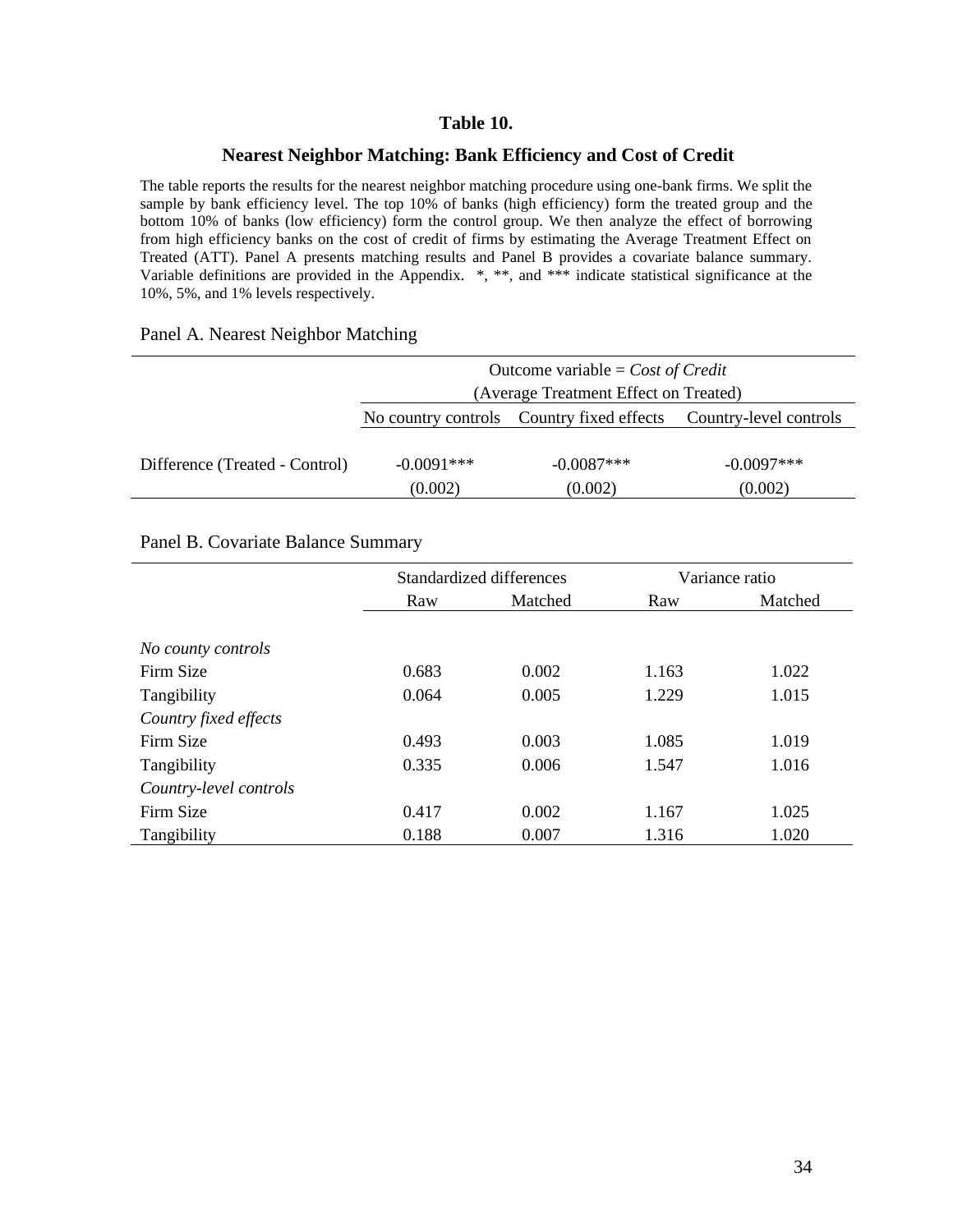### **Figure 1.**

#### **Box plots of the unmatched and matched data.**



*No country controls*

#### *Country fixed effects*



#### *Country-level controls*

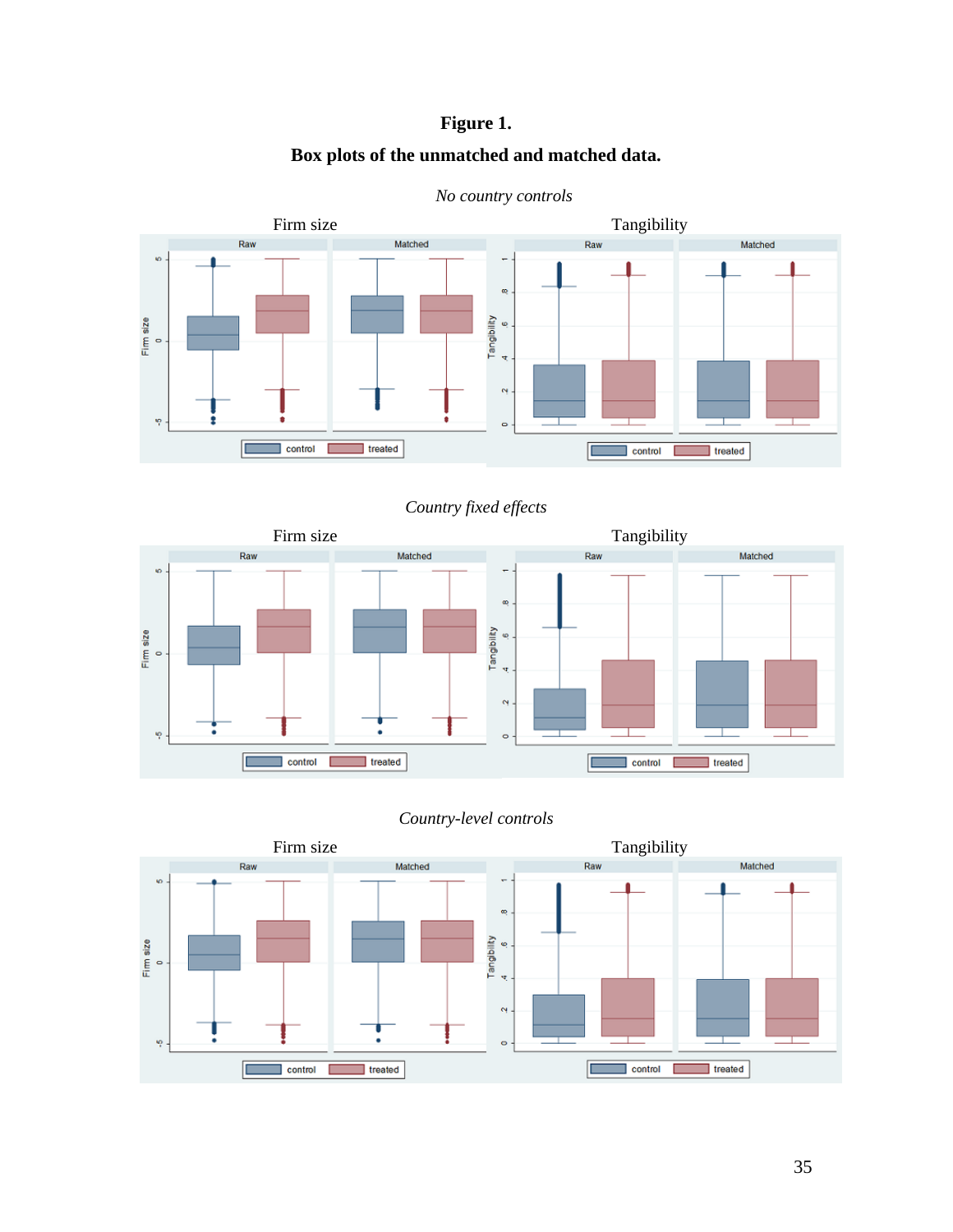#### **Figure 2.**





*No country controls*

#### *Country fixed effects*



*Country-level controls*